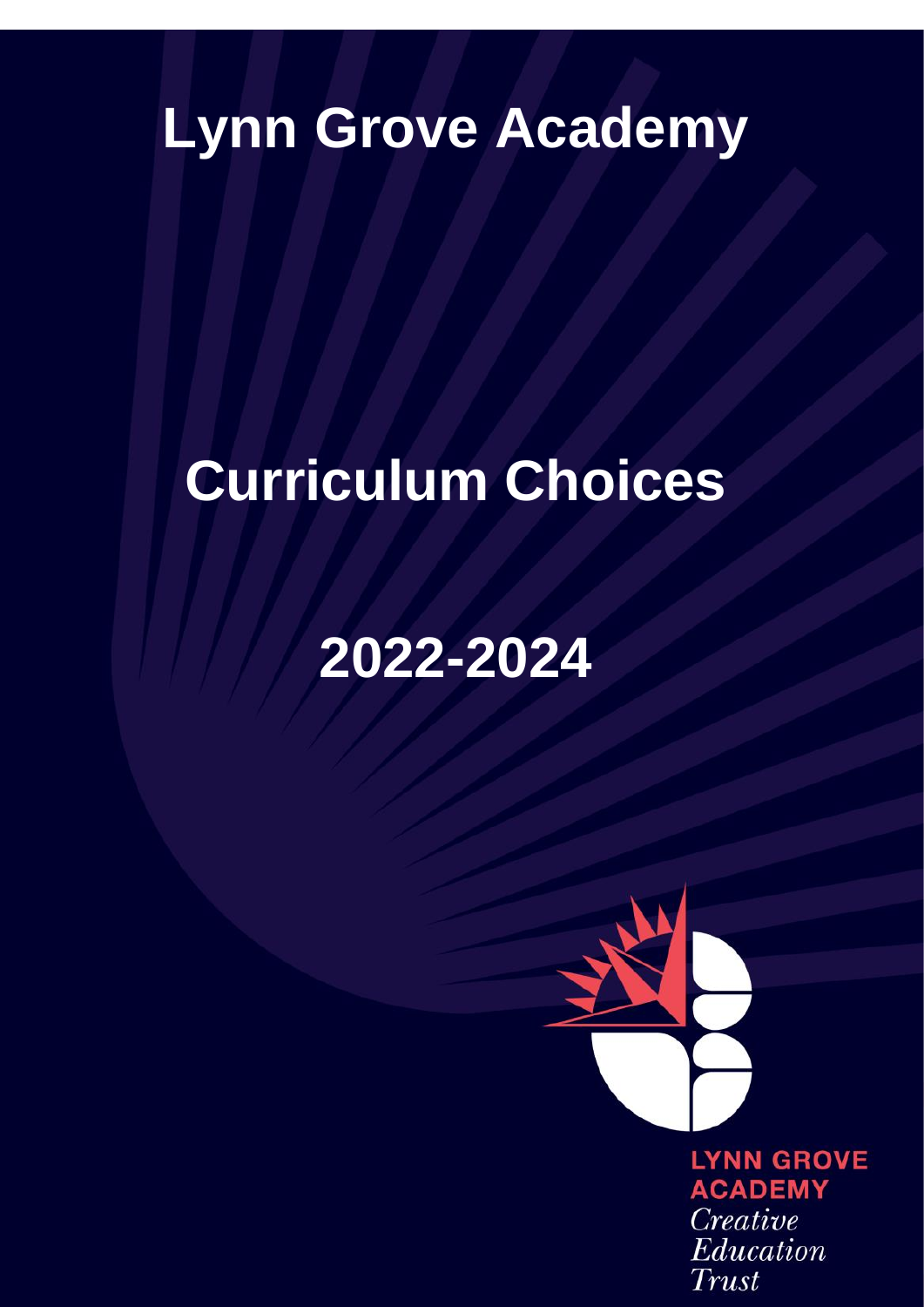# *"The best way to predict the future is to create it."* - *Abraham Lincoln*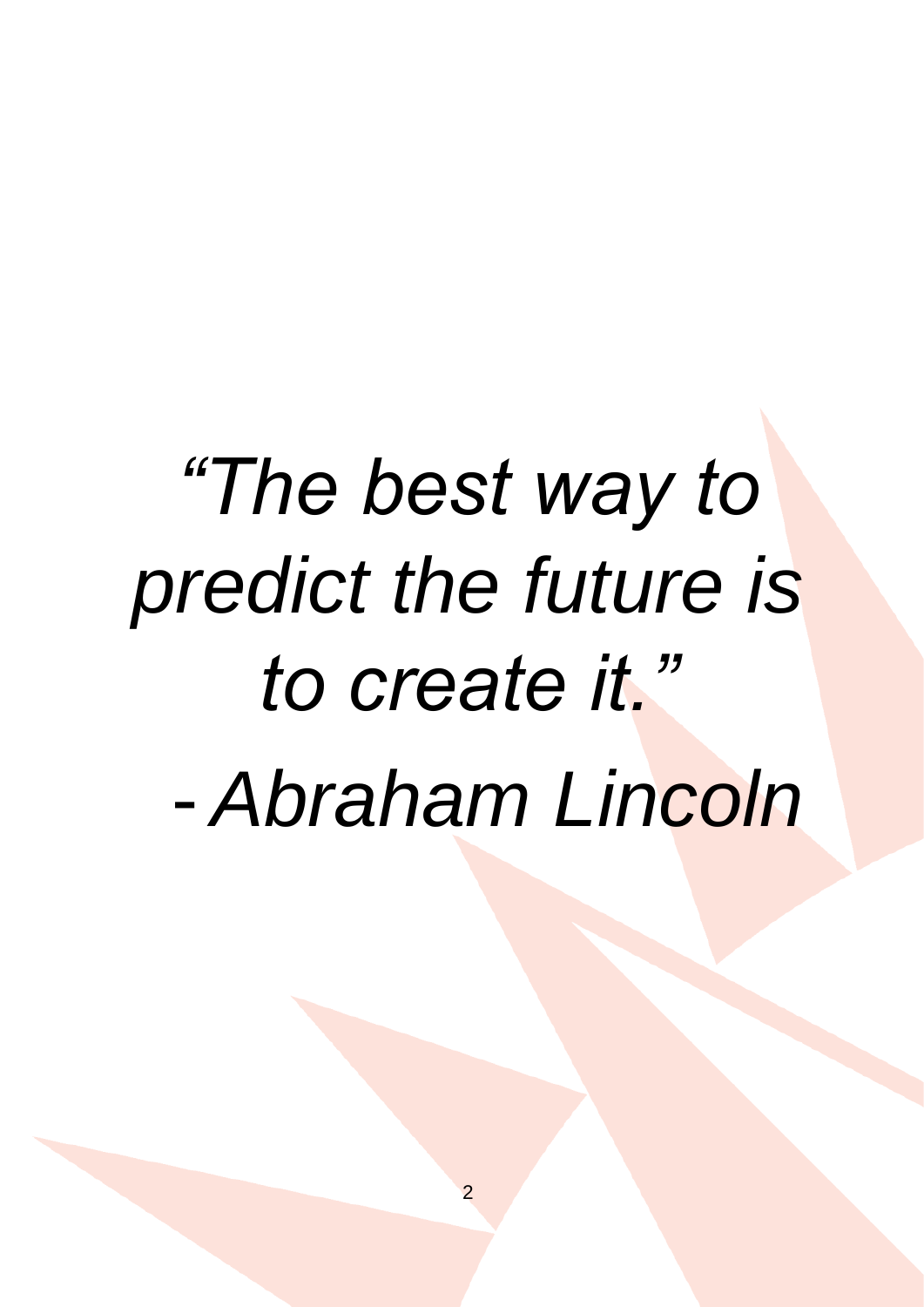| <b>Contents</b>                     |      |
|-------------------------------------|------|
|                                     | Page |
| <b>Introduction</b>                 | 4    |
| <b>Core Subjects</b>                |      |
| English Language/English Literature | 8/9  |
| <b>Mathematics</b>                  | 10   |
| Science                             | 11   |
| <b>Optional Subjects</b>            |      |
| Art                                 | 12   |
| <b>Business</b>                     | 13   |
| Chinese                             | 14   |
| Citizenship                         | 15   |
| <b>Child Development</b>            | 16   |
| <b>Computer Science</b>             | 17   |
| Creative i-Media                    | 18   |
| DT Engineering                      | 19   |
| Drama                               | 20   |
| <b>Film Studies</b>                 | 21   |
| Finance                             | 22   |
| Food Preparation & Nutrition        | 23   |
| French                              | 24   |
| Geography                           | 25   |
| <b>Graphic Communication</b>        | 26   |
| <b>Health &amp; Social Care</b>     | 27   |
| History                             | 28   |
| Information Technologies            | 29   |
| Music                               | 30   |
| Photography                         | 31   |
| <b>Religious Studies</b>            | 32   |
| Spanish                             | 33   |
| Sport                               | 34   |
|                                     |      |

# **Curriculum Choice – Pupil Selection** 36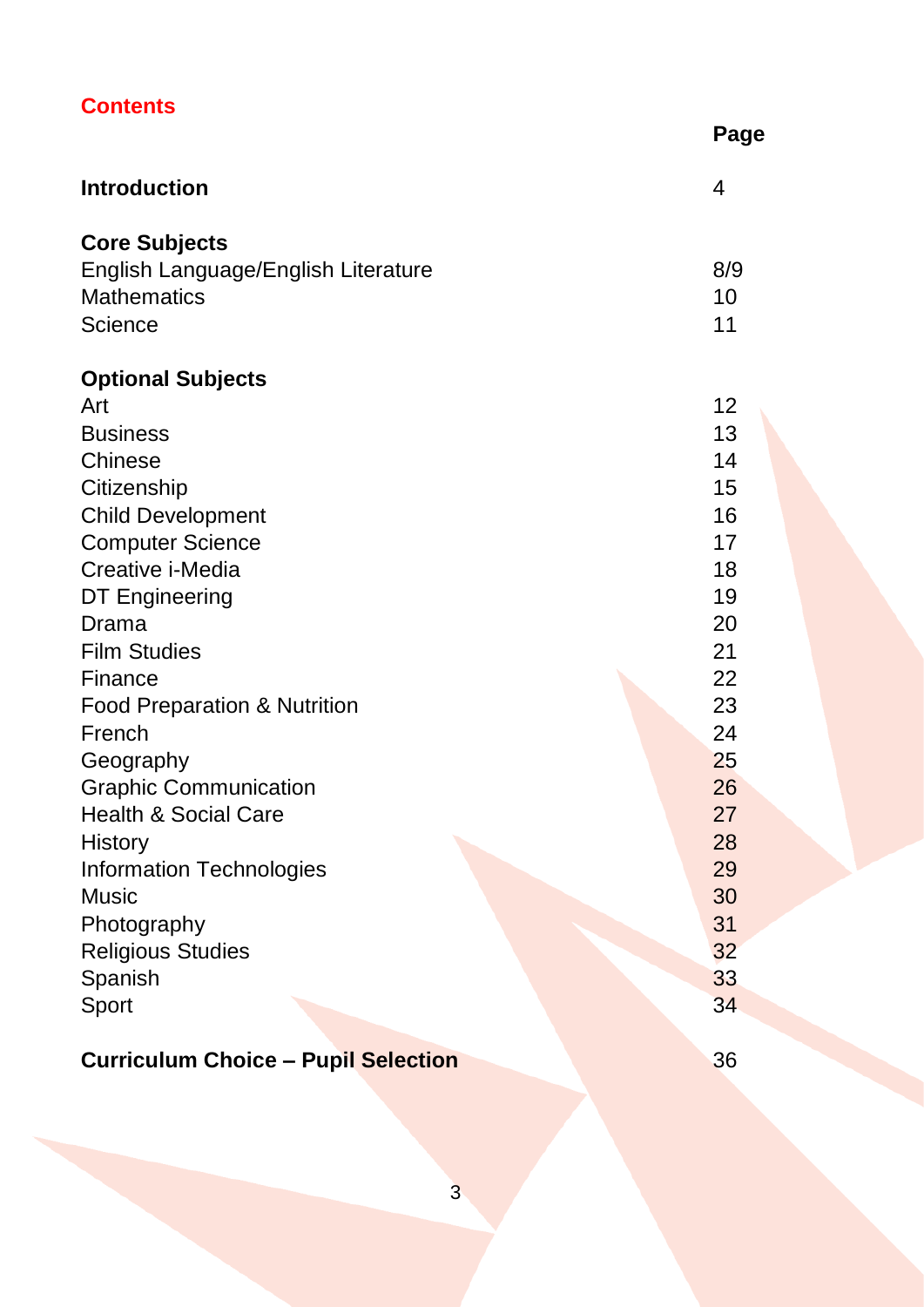#### **Introduction for Parents**

Year 9 is a milestone year for pupils. It is probably the first time in their educational journey that pupils have had any choices in the curriculum that they are studying. For some pupils, they see this as a chance to really focus in on their chosen career paths; for others it can be a daunting time knowing what to choose and what not to, especially if they do not know what their chosen careers may be at this stage. With this in mind, we have developed a curriculum framework that offers choice, balance and diversity, allowing all pupils to select robust and well-regarded qualifications that will serve them well in later life.

The GCSE courses that we follow are graded from 9-1. The vocational courses are graded either from 9-1 or from Distinction\* to Pass and are run as level 2 courses.

We have a set of core subjects that all pupils will study throughout Years 10 and 11. These are:

- 1. GCSE English Language and GCSE English Literature
- 2. GCSE Mathematics
- 3. GCSE Science
- 4. A GCSE in a Humanity (Geography or History)
- 5. PE *(non-examination)*
- 6. Ethics/PSHE *(non-examination)*

We also have an expectation that pupils in sets 1 and 2 MFL groups in Year 9 will continue to study a GCSE Language (French or Spanish).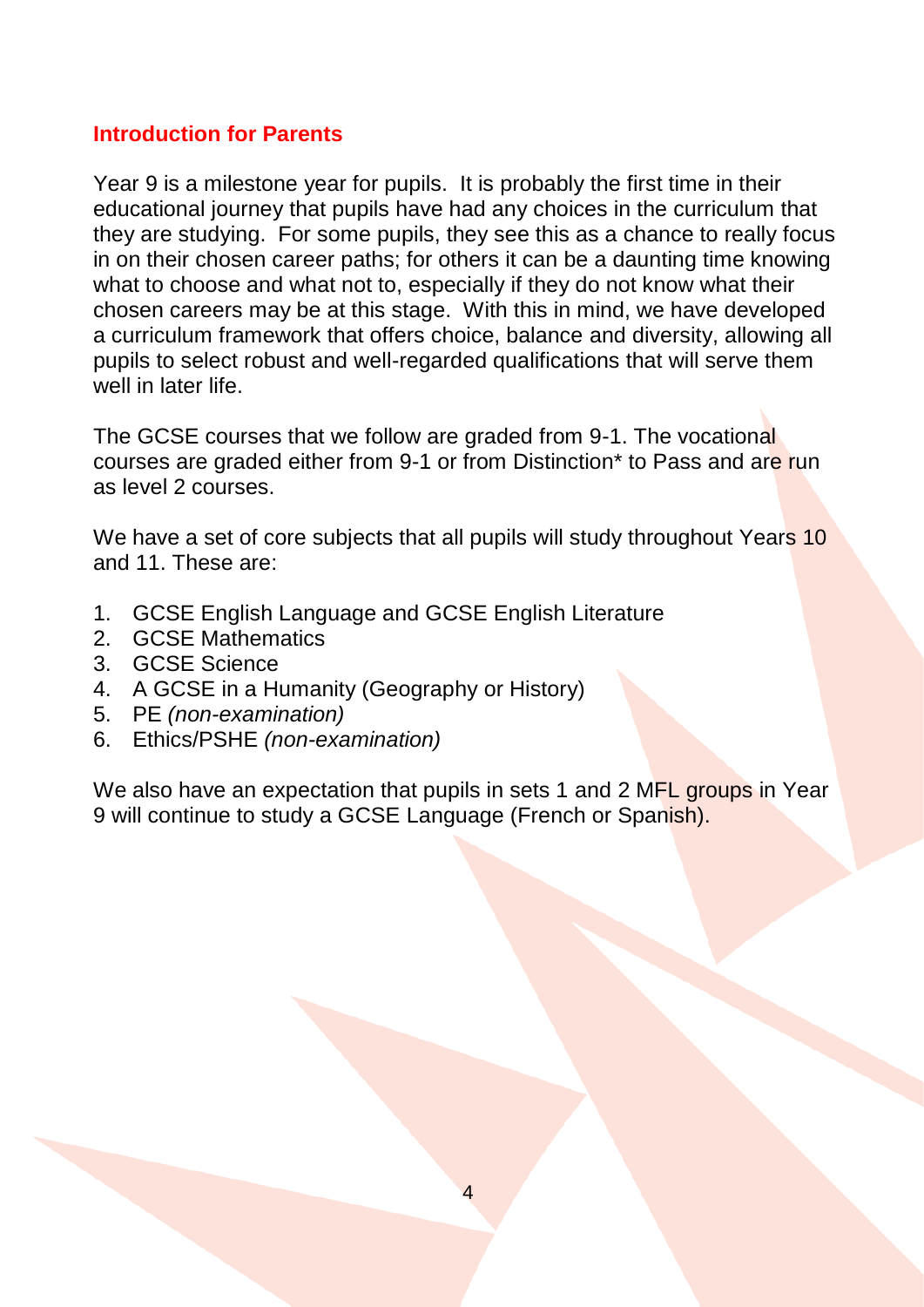Pupils can choose a combination of courses from the following subjects:

| <b>GCSE</b>                  | <b>Vocational &amp; Technical Awards</b> |  |  |
|------------------------------|------------------------------------------|--|--|
| Art & Design                 | Child Development (BTEC)                 |  |  |
| <b>Business</b>              | Creative i-Media (Cambs Nat)             |  |  |
| Citizenship                  | Engineering (NCFE Level 2)               |  |  |
| <b>Computer Science</b>      | Finance (LIBF Level 2)                   |  |  |
| Drama                        | Health and Social Care (BTEC)            |  |  |
| <b>Film Studies</b>          | IT (Cambs Nat)                           |  |  |
| Food Prep & Nutrition        | Music (BTEC)                             |  |  |
| French/Spanish/Chinese       | Sport (BTEC)                             |  |  |
| Geography                    |                                          |  |  |
| <b>Graphic Communication</b> |                                          |  |  |
| History                      |                                          |  |  |
| Photography                  |                                          |  |  |
| <b>Religious Studies</b>     |                                          |  |  |

Pupils can take **one but not both** of the following subjects:

- Art **or** Photography
- Art **or** Graphics
- Health and Social Care **or** Child Development
- **IT or Computer Science**
- Business **or** Finance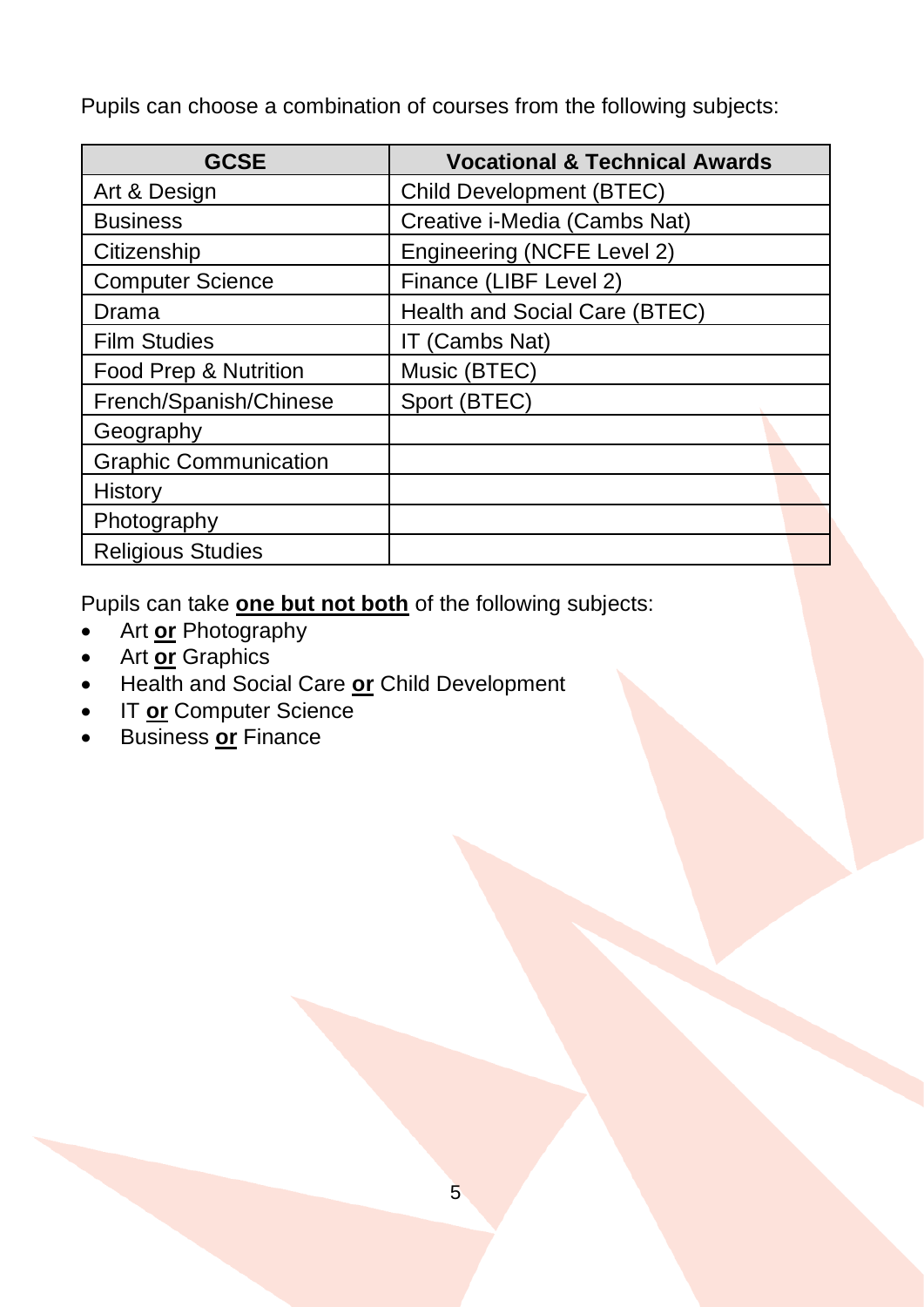# **Information for Pupils - How to Make Your Choices**

You need to think very carefully about what you want to do now and in the future. Your career choices may have an influence on the courses you take. However, you should also consider:

- Your skills, interests and aptitudes
- The subjects you enjoy or achieve success in
- Creating a balanced combination of subjects to study
- The way the courses you choose are assessed
- The workload of your combination of subjects

You should **NOT** choose a course because:

- It is the same as your friend has chosen
- You think it is easier than other choices
- Older brothers and sisters may have recommended it because they did it
- Of the teacher delivering the course

The next thing you need to do is to speak to people, especially

- Your parents
- Your teachers
- Mr Arger (Careers Co-ordinator)
- Mr Carter (Vice Principal Curriculum)
- Mrs Gill (Progress Leader)

The following websites will be useful in giving you information:

- [www.startprofile.com](http://www.startprofile.com/)
- [www.bbc.co.uk/bitesize/careers](http://www.bbc.co.uk/bitesize/careers)
- [www.helpyouchoose.org](http://www.helpyouchoose.org/)
- [www.informedchoices.ac.uk/degrees](http://www.informedchoices.ac.uk/degrees)
- [Careerpilot : Jobs by subject](https://www.careerpilot.org.uk/job-sectors/subjects)
- eCLIPS (eclips-online.co.uk)

To help you, you and your parents will have a meeting with senior staff to go through your choices.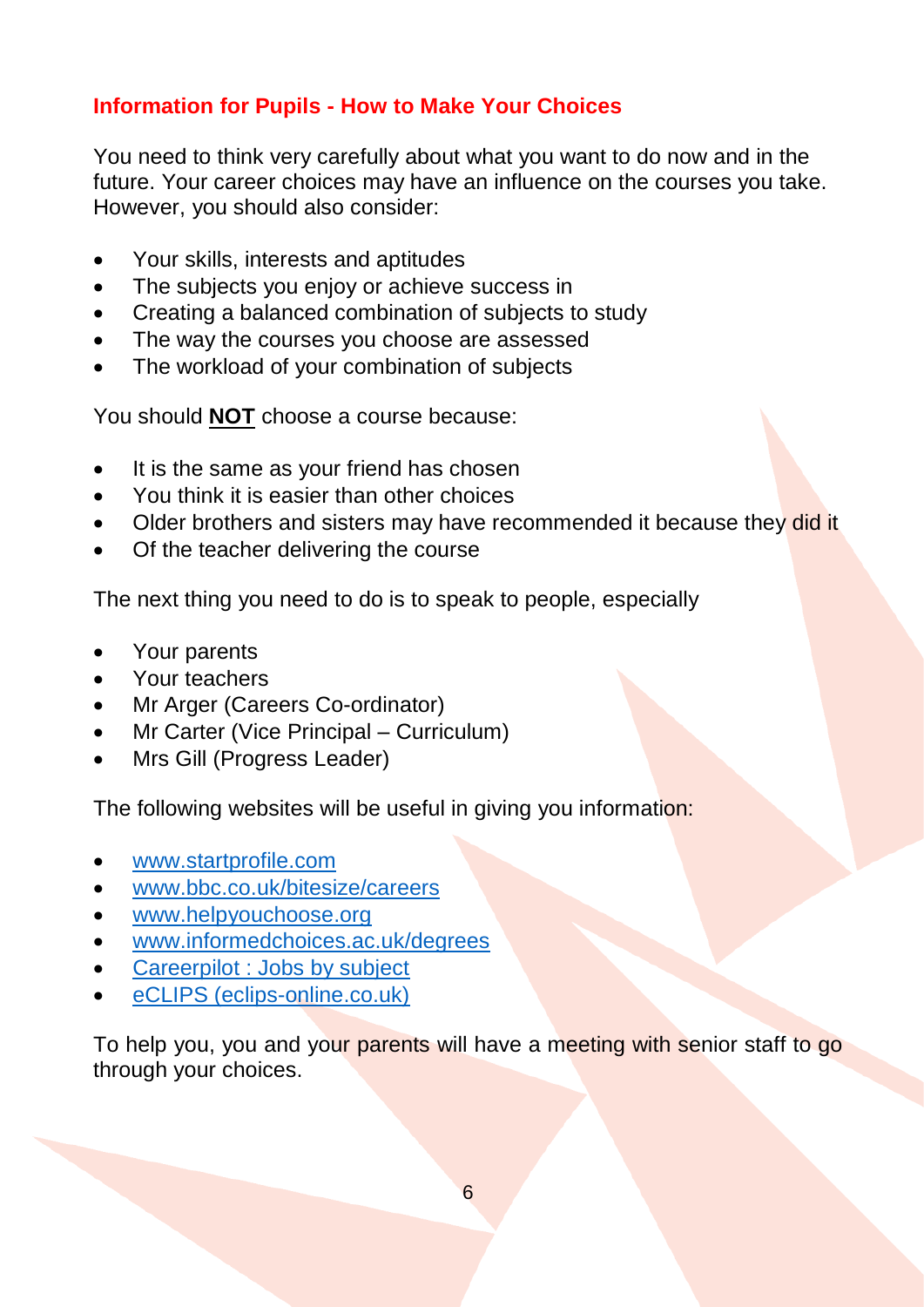# **The Language of Options**

| GCSE                 | Stands for General Certificate of Education and a<br>pass is graded from 9 (top grade) to 1 (lowest<br>passing grade). A lot of college courses and<br>universities will demand at least a 5 to get on their<br>courses. |
|----------------------|--------------------------------------------------------------------------------------------------------------------------------------------------------------------------------------------------------------------------|
| Vocational course    | The course may have more practical links to an area<br>of work, and the assessment structure is likely to be<br>different, but it is just as valid as a GCSE.                                                            |
| $L1 / L2$ course     | Level 1 is equivalent to GCSE grade 1-3, and level 2<br>is equivalent to GCSE grades 4-9. All of our<br>vocational courses are taught as level 2 courses.                                                                |
| Terminal examination | This means you sit the written paper exams at the<br>end of the course in Year 11.                                                                                                                                       |
| <b>NEA</b>           | Non-Exam Assessment is a type of coursework that<br>can be done in the classroom but usually under<br>supervised or exam conditions.                                                                                     |

The following pages contain information on all of the courses on offer.

*"Individuals who achieve five or more good GCSEs (including English and Mathematics) as their highest qualification have a lifetime productivity gain worth around £100,000 compared to those with below level 2 or no qualifications."*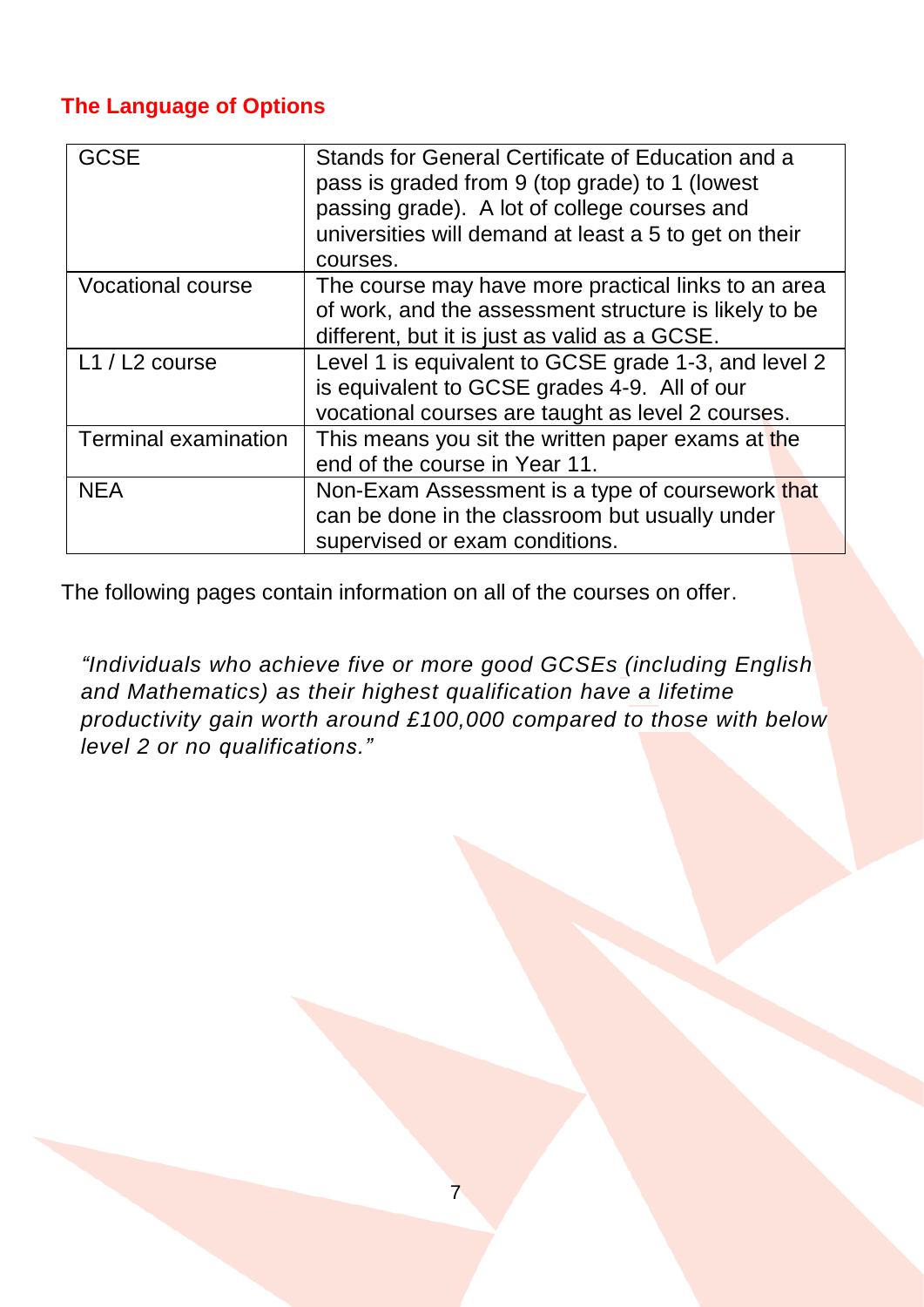# **Subject: English Language**

# **Why should I study this subject?**

English Language encourages us to use our imagination and sparks creativity. It teaches us essential social and language skills, such as how to communicate effectively in the world beyond the classroom with a variety of audiences and in a range of different styles.

#### **What will I do? (course content)**

You will cover a broad range of skills including reading literature fiction in order to consider how authors use narrative and descriptive methods to engage the reader. You will craft your own creative text, inspired by an image or an idea to demonstrate your narrative and descriptive skills. You will develop your insights into how writers have particular viewpoints and perspectives and compare and contrast linked sources from different time periods and genres. You will produce a written text aimed at a specific audience where you express and articulate your own viewpoint and perspective on a chosen topic.

#### **How will I be assessed?**

English Language – 2 terminal examinations

#### **What opportunities are there out of the classroom?**

We are fortunate to have a truly fantastic school library and we work closely with the knowledgeable and passionate library staff to bring in authors and to run workshops. You can take part in competitions both nationally and with our partner schools within Creative Education Trust. These competitions have been hugely popular as they allow you to share your ideas and experiences with other like-minded young people. The competitions are organised to ensure all pupils can make links to current affairs and express themselves creatively.

#### **What careers would this subject support?**

English Language skills are essential in all jobs but particularly in careers in journalism, law, publishing, editing, teaching, copywriting and screen writing.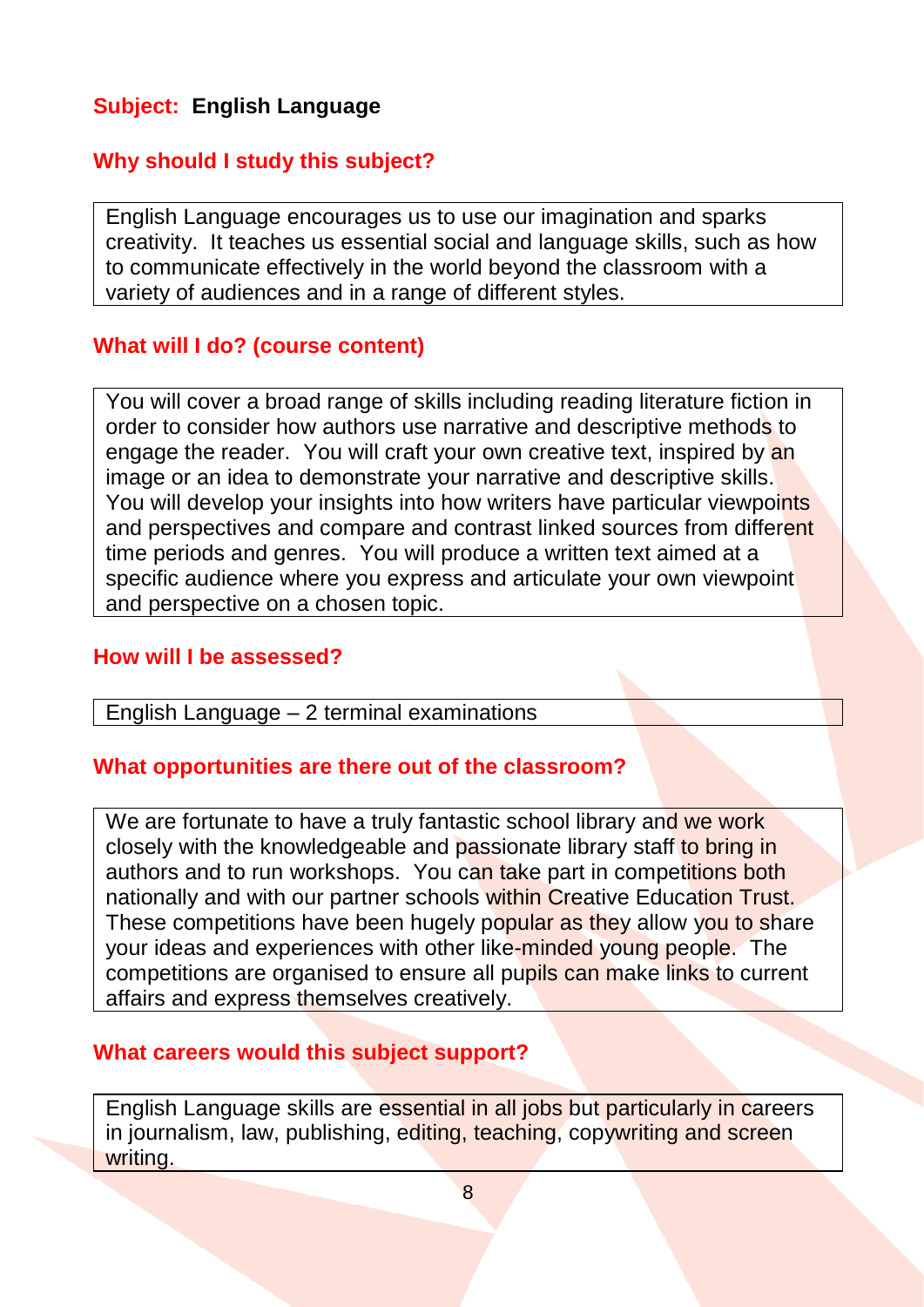# **Subject: English Literature**

#### **Why should I study this subject?**

English Literature broadens your horizons and stirs your imaginations. We study a rich and diverse curriculum, looking at texts and influential writers from a range of backgrounds and cultures that will provide you with an insight into the lives and experiences of others. Our intention is to enable you to fully appreciate how literature has influenced our society and shaped the way we view the world around us.

# **What will I do? (course content)**

GCSE English Literature: You will cover a broad range of the English literary canon, including: Shakespeare, 19<sup>th</sup> Century literature, modern drama and poetry.

#### **How will I be assessed?**

English Literature - 2 terminal examinations

#### **What opportunities are there out of the classroom?**

The English department run numerous enriching trips throughout the year, visiting theatres to see plays brought to life. You can also take part in book clubs run in the Library and the Trust Shakespeare Day.

#### **What careers would this subject support?**

English Literature skills can lend themselves to all jobs. However, a GCSE in English Literature opens the door to the world of journalism, law, publishing, editing, copywriting (for adverts), screen writing, writing plotlines for games and much, much more!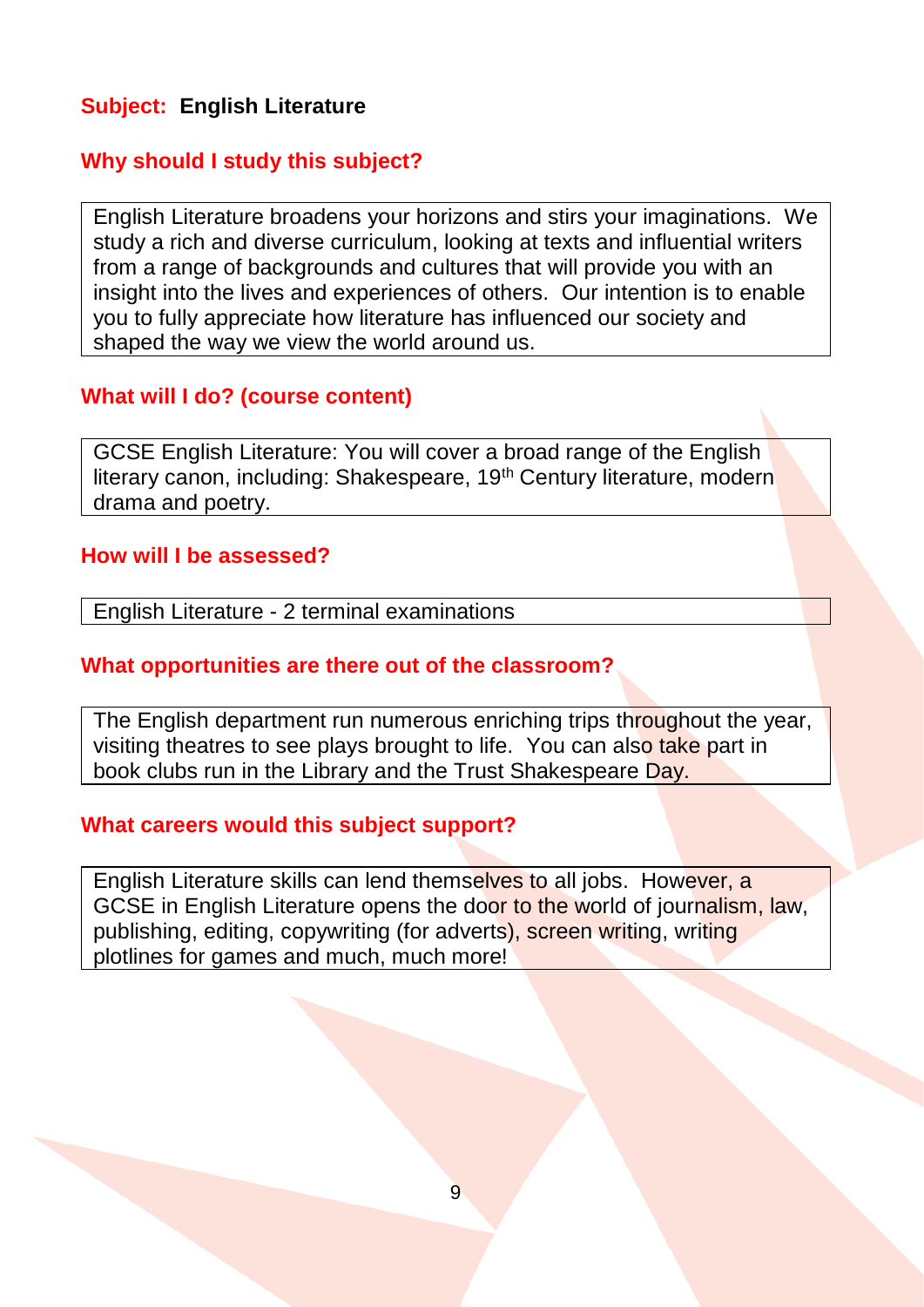# **Subject: Mathematics**

# **Why should I study this subject?**

You study Maths to become a confident numerate adult. In Maths you will develop the skills to solve problems by thinking creatively and spotting patterns. Maths helps you to develop your concrete and abstract thinking and connect theory to practice. Numeracy skills are required in all sorts of everyday situations, such as calculating bills, cooking from a recipe or decorating a room.

#### **What will I do? (course content)**

The GCSE course covers the following areas of mathematics:

- Number
- **Algebra**
- Ratio, proportion and rates of change
- Geometry and measures
- **Probability**
- **Statistics**

#### **How will I be assessed?**

#### Mathematics – 3 terminal examinations

#### **What opportunities are there out of the classroom?**

**Maths Leaders** – A chance to develop your leadership and mentoring skills, and support other pupils who may need some extra help with Maths. **Maths Challenge** - The UKMT Individual Maths Challenges are designed to challenge and stimulate pupils' interest in Maths at all levels. **Maths Enhancement** – the more able mathematicians have the chance to take part in additional classes at East Norfolk Sixth Form College designed to support the transition to A level Maths. There are also visits to Maths conferences in Cambridge.

#### **What careers would this subject support?**

Everything! A pass in GCSE Mathematics is vital for accessing training for nearly all professions or careers, and particularly in sciences, economics, accounting, finance, engineering, education and computing.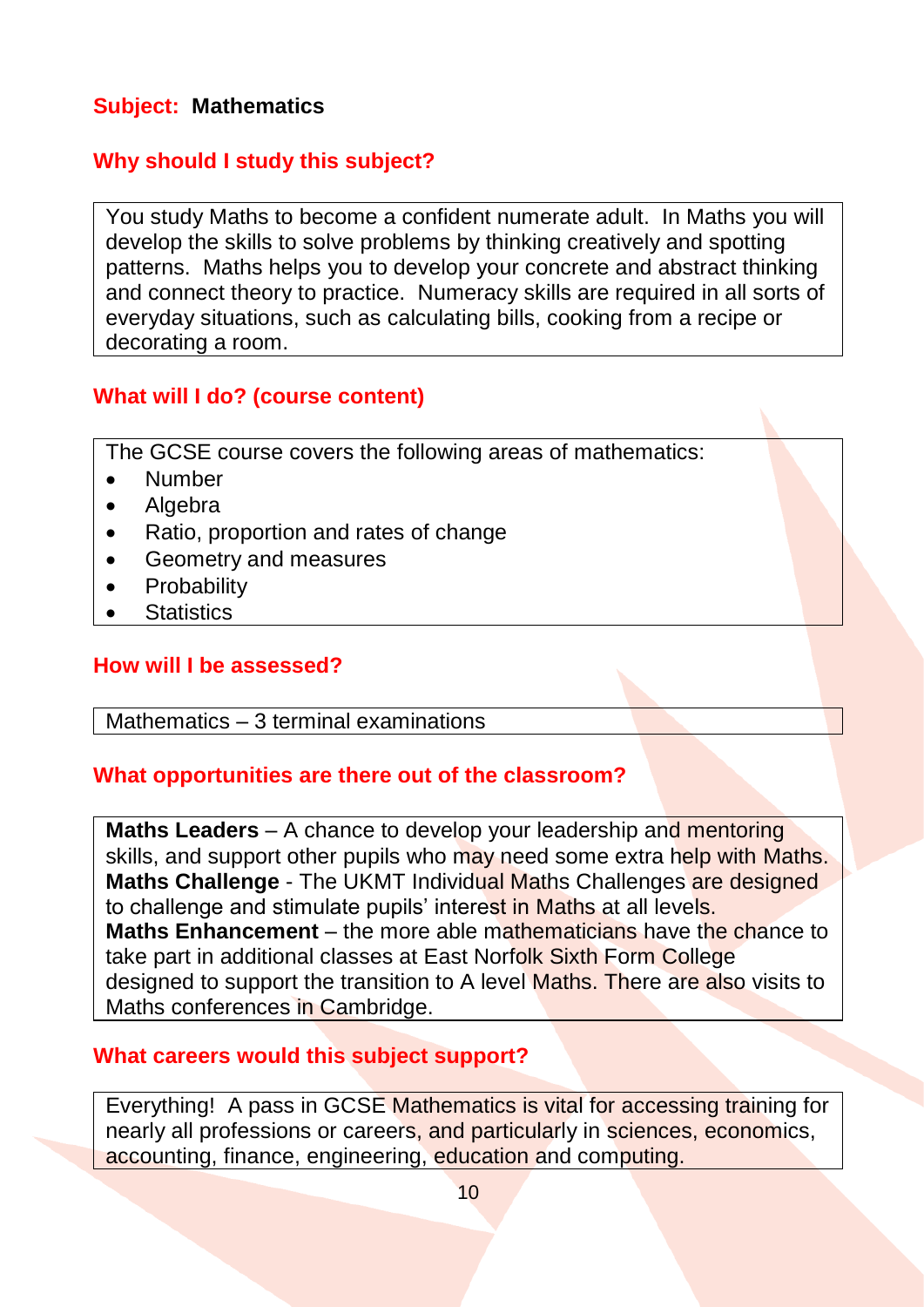# **Subject: Science**

# **Why should I study this subject?**

A good understanding of Science is essential for everyday life, from understanding how your body works (essential for your health) to being able to make decisions about how your lifestyle affects the environment and understanding how things work from the universe to hand-gel!

# **What will I do? (course content)**

You will study Biology, Chemistry and Physics and complete practical work.

Biology includes: respiration and photosynthesis, the nervous system and hormones, genetics and evolution and ecology.

Chemistry includes: rates of reaction, fuels and chemical analysis. Physics includes: magnets, forces, motion and electricity.

There are also a number of required practicals to carry out.

*Please note – most pupils will study Combined Science (equal to 2 GCSEs) but some pupils (usually in the top Science set) will be invited to take Triple Science (equal to 3 GCSEs) which covers the topics in more depth and includes additional content.* 

#### **How will I be assessed?**

Science - 6 terminal examinations (2 each in Biology, Chemistry and Physics)

# **What opportunities are there out of the classroom?**

There are a variety of competitions offered with organisations such as Salters Chemistry and the Institute of Biology. The John Innes Centre (in Norwich) has a number of events which you will also be able to enjoy.

#### **What careers would this subject support?**

Most jobs use some Science (for example, electricians, hairdressers and even chefs need some scientific knowledge). Many careers rely heavily on a good understanding of Science, such as acoustics engineer, biochemist, chemical engineer, climate scientist, clinical psychologist, data analyst-statistician, electronics engineer, renewable energy engineer, food scientist, doctor, forensic scientist, geologist, lab technician, marine engineer, meteorologist, microbiologist and vet.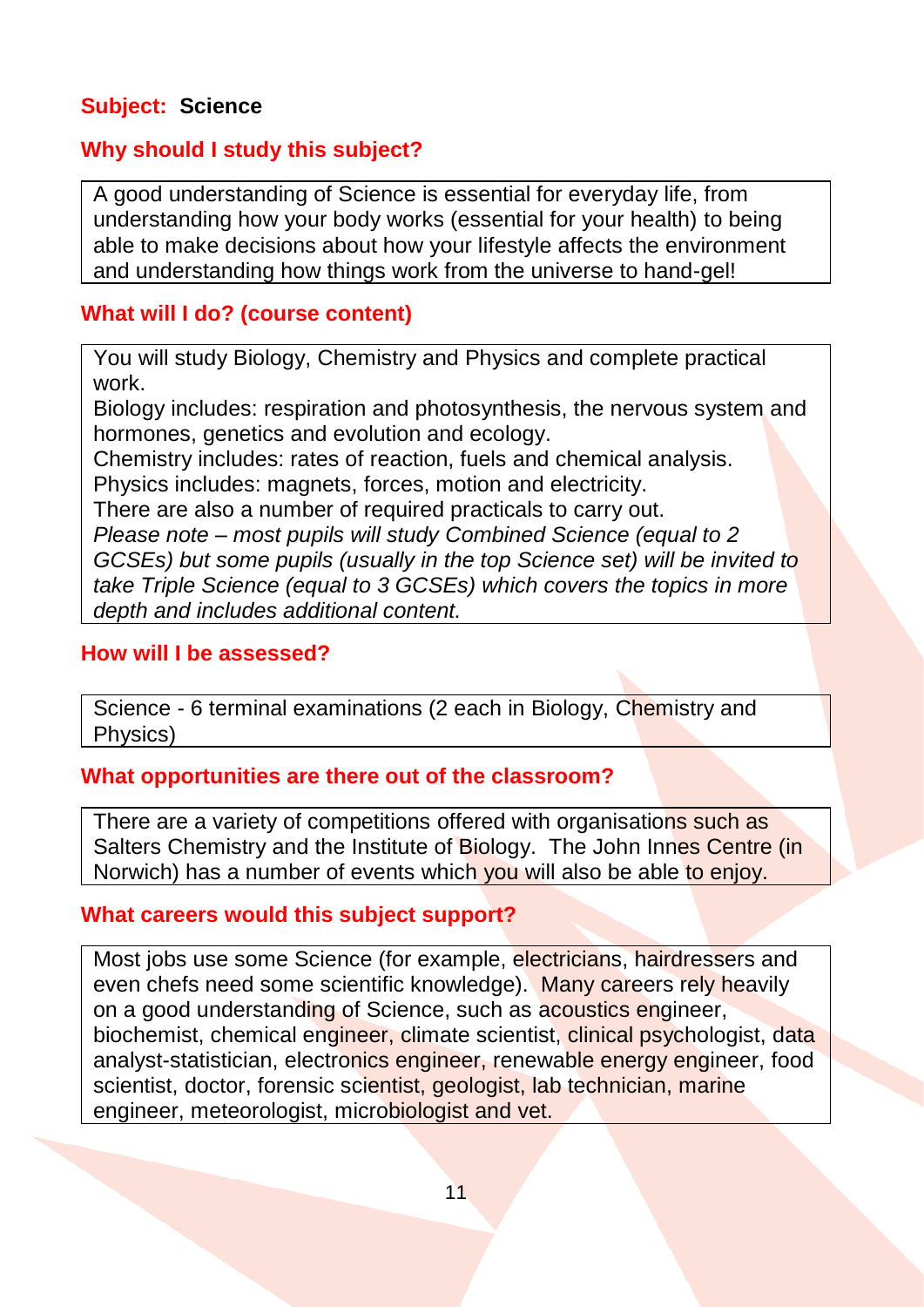# **Subject: Art and Design**

# **Why should I study this subject?**

If you enjoy being creative, want to increase your practical skills and improve your analytical and research abilities, Art is a great choice. Art is a way of expressing your ideas and feelings and making sense of the world around you. It also develops your time management and independence.

#### **What will I do? (course content)**

The Art course begins with projects which will rapidly develop your art skills. Projects will focus on drawing skills, painting using acrylic paints and other art materials. You will cover 4 objectives: artist research, drawing and recording observations, idea development and creating a series of outcomes. Your artwork will be presented in sketchbooks and in larger pieces.

In Year 11 you will complete your personal portfolio and an additional project set by the exam board. The course concludes with an exhibition comprising some of the pieces submitted for your final assessment.

#### **How will I be assessed?**

Art - 60% school set project and 40% externally set assignment. There is no written exam, however, there is a timed, practical task completed over 2 days in exam conditions.

#### **What opportunities are there out of the classroom?**

After-school Year 10 art club and trips to art and photography galleries.

#### **What careers would this subject support?**

Careers in advertising; art therapy; fine artist; commercial artist; photographer, designer; fashion; film; theatre; website design; architect; interior designer; illustrator; animator; courtroom artist; make-up artist; special effects/prop making for film and theatre; print maker; curator, art historian.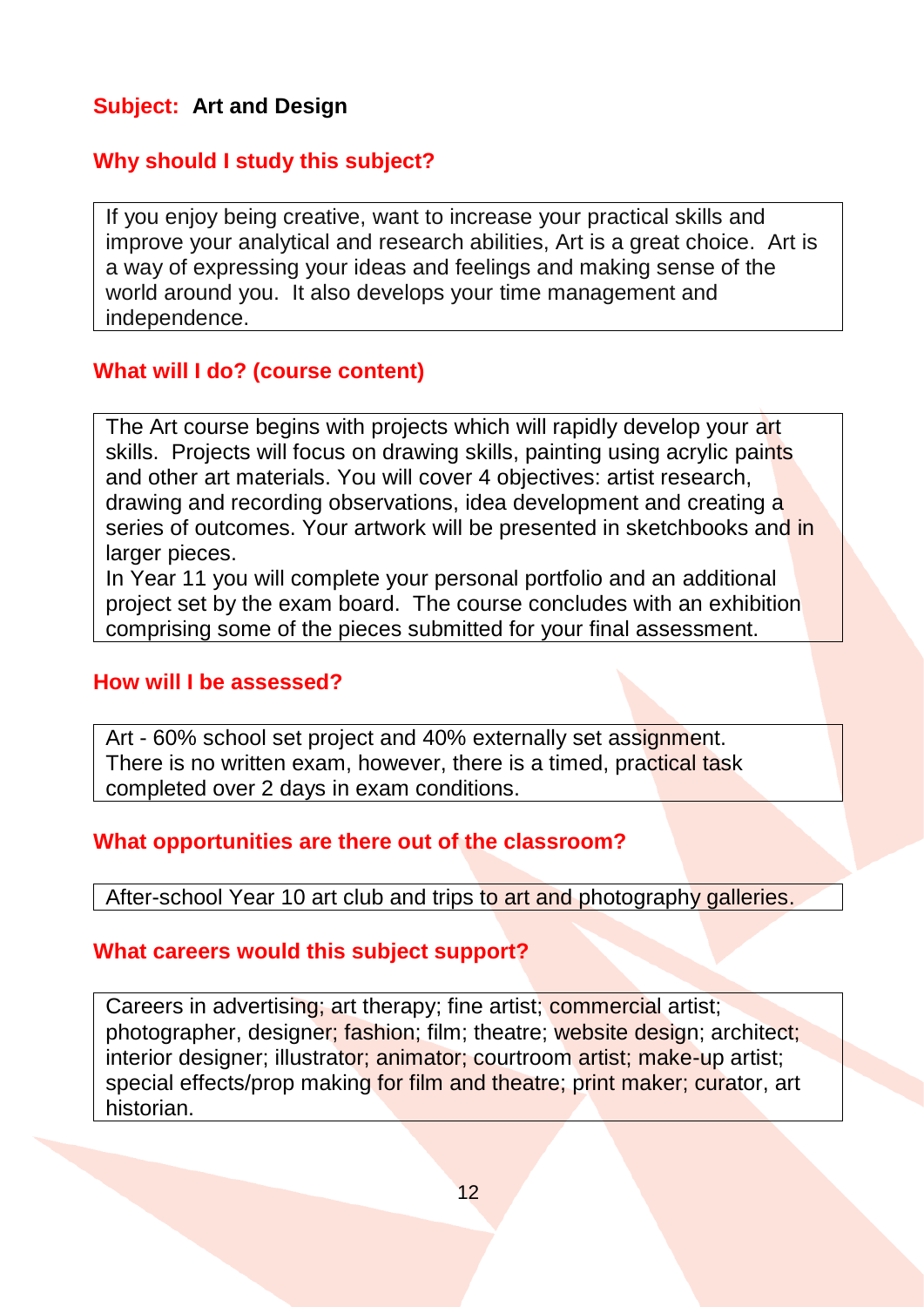# **Subject: Business**

# **Why should I study this subject?**

Studying Business will prepare you to enter the world of work with dynamic skills and understanding. You will learn about setting up small businesses, enterprise and finance, all of which will be useful whether you become an employee or an employer.

# **What will I do? (course content)**

You will study 6 different units of work:

- 1. Business activity- why people start businesses and how they grow.
- 2. Marketing the tools and techniques use to make a product successful.
- 3. People people as the key to a successful business and how to manage them.
- 4. Operations the internal process that make a business run.
- 5. Finance how to manage money and how to source it.
- 6. Influences how the global economy affects business and how they respond.

#### **How will I be assessed?**

#### Business – 2 terminal examinations

#### **What opportunities are there out of the classroom?**

A knowledge of business will help you to find part time work. Visits, competitions and enterprise projects are offered during the course.

# **What careers would this subject support?**

Business will support you in any career by increasing your understanding of how the company runs or the skills needed to set up your own company or be self-employed.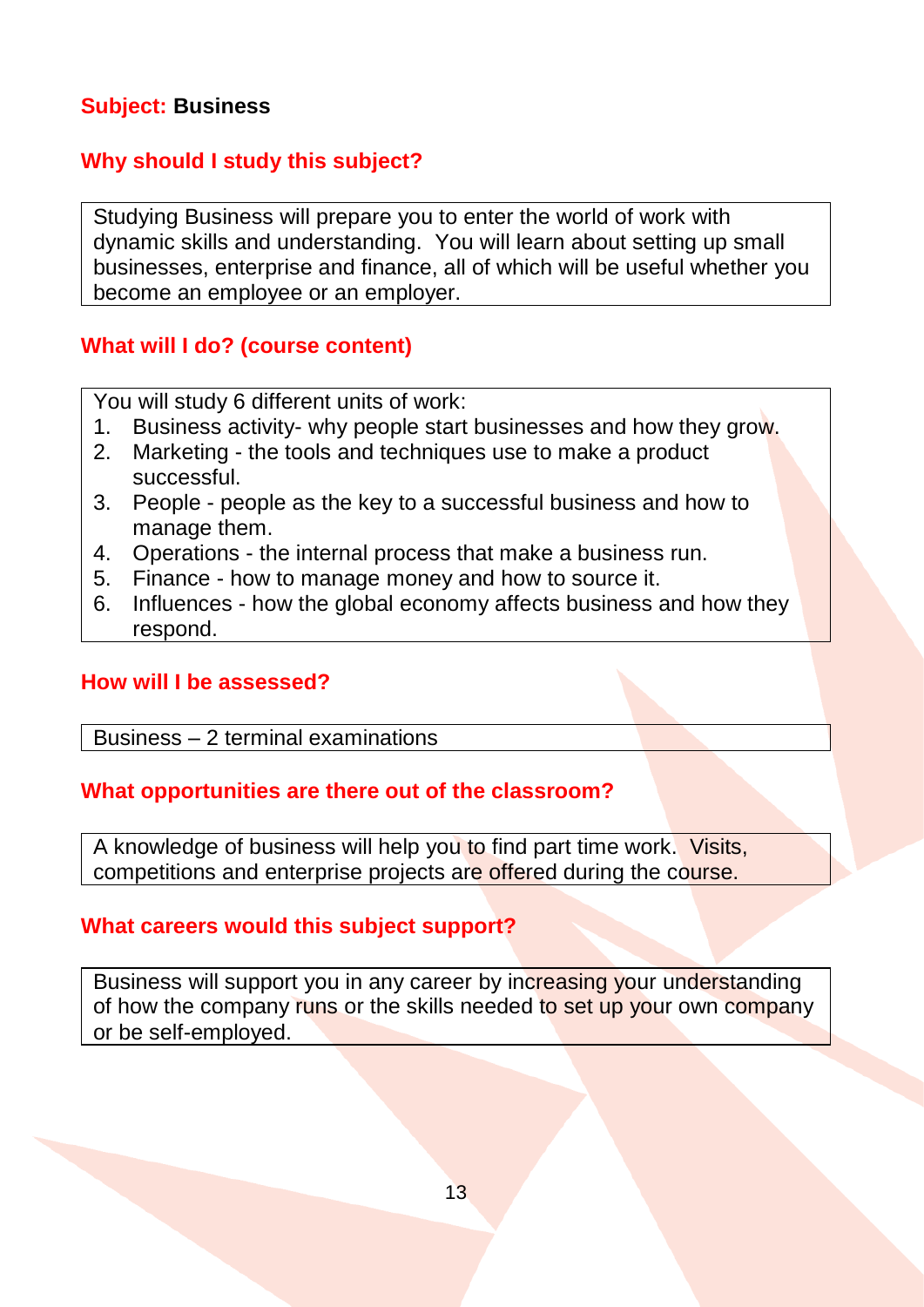# **Subject: Chinese**

# **Why should I study this subject?**

China plays an important role in world economics and an understanding of the language, culture and country are very valuable assets in the current UK job market. Studying a language helps you to understand people around the world, not just what they say but also how their beliefs and values shape who they are.

#### **What will I do? (course content)**

You will develop your linguistic skills through the study of three broad themes:

- Identity and culture
- Local, national, international and global areas of interest
- Current and future study and employment

*Note that this course is only available to pupils who have studied Chinese in Year 9.*

#### **How will I be assessed?**

#### Chinese - 4 terminal examinations (speaking, listening, reading, writing)

#### **What opportunities are there to engage/enjoy the subject out of the classroom?**

*This course is taught as part of the Swire Programme and has links to local schools and The Norwich School, where pupils will have the chance to collaborate with their peers.*

#### **What careers would this subject support?**

This subject would be an asset in any international business and any career involving communication with Chinese people. Specialised career paths include translation, interpreting, international trade, TEFL teaching in China and teaching in the UK.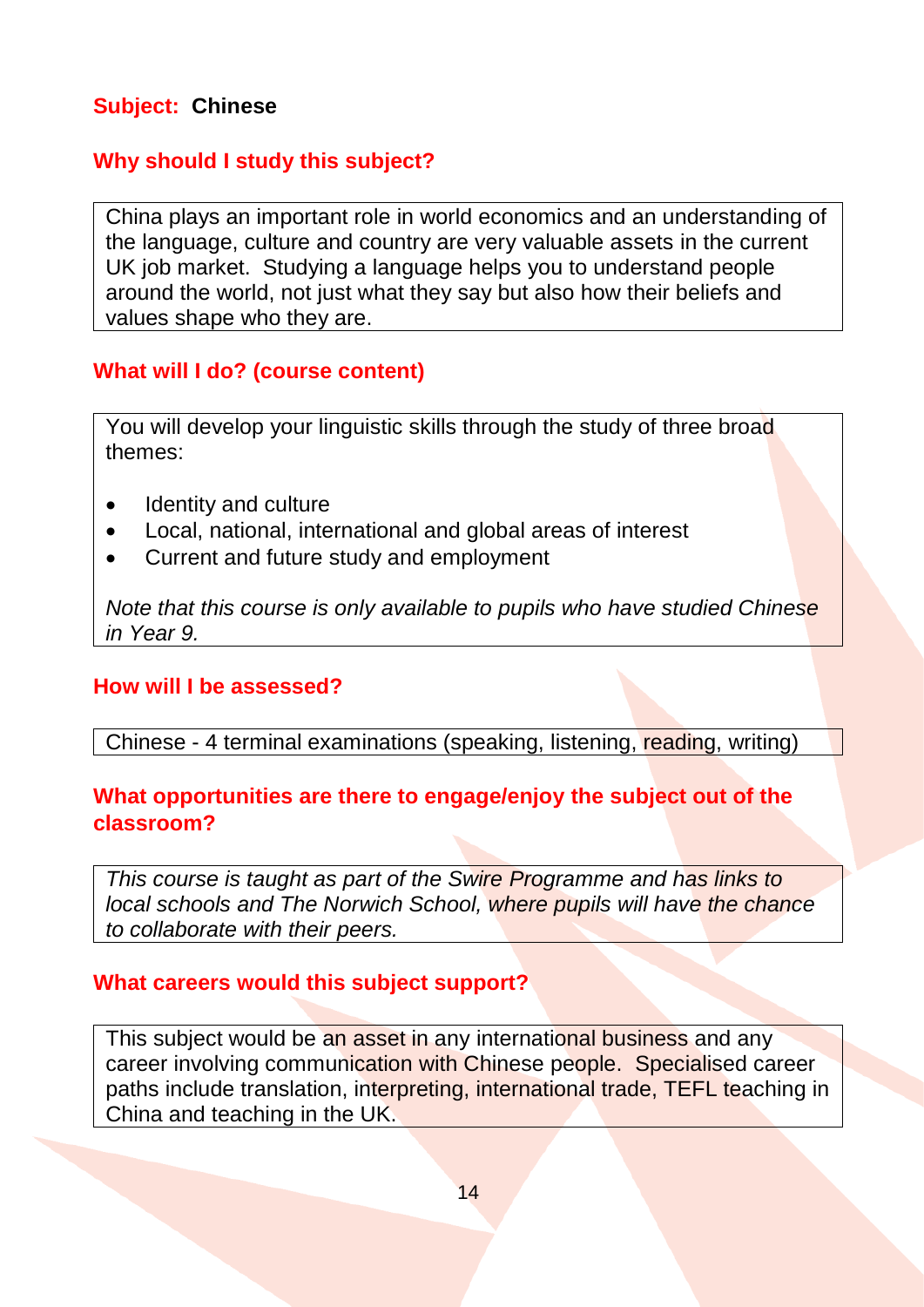# **Subject: Citizenship**

## **Why should I study this subject?**

This course is ideal if you have an interest in how your local community and country work, your rights and responsibilities and how democracy works. Understanding how the government works and laws are formed and, and how you can make your voice heard. If you have an interest in current affairs, ethics, politics or social justice then this course gives you the chance to make sense of how these are shaping your world.

#### **What will I do? (course content)**

You will cover 4 themes: living together in the UK; democracy at work in the UK; how the law works; power and influence. All of these themes deal with real and current events and ideas. The 5<sup>th</sup> theme enables you to plan, carry out and review a citizenship action, developing your skills in getting your voice heard and your message across so as to influence the community you live in.

#### **How will I be assessed?**

Citizenship – 2 terminal examinations

#### **What opportunities are there out of the classroom?**

Your action project will take you out of the classroom and working in the local community. There will also be visits to Parliament and institutions linked to course content such as the law courts.

#### **What careers would this subject support?**

The skills that this course will develop in understanding social issues would be useful in careers such as social work, advocacy, law, politics, the police, community work, humanitarian work, journalism, communicationbased industries and the public and charity sectors.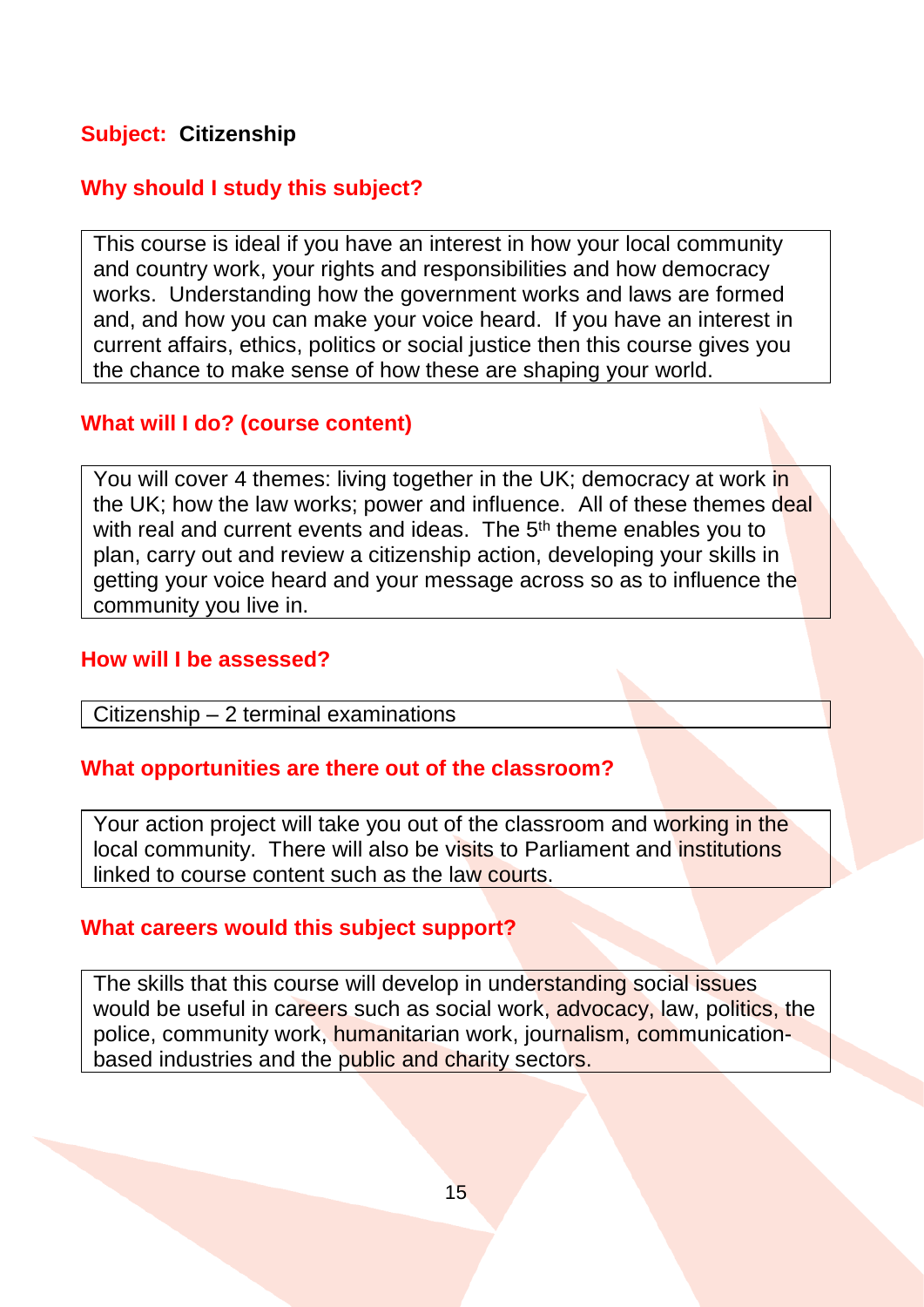# **Subject: Child Development (BTEC)**

# **Why should I study this subject?**

This will help you to understand how children grow, learn and develop and give you practical and theoretical approaches to the various sectors who work with children.

#### **What will I do? (course content)**

The course is made up of three components:

- **Children's growth and development** where you will learn about children from conception to the age of 5.
- **Learning through play** you will develop an understanding of how children play and how this develops their learning.
- **Support children in play** where you develop knowledge and understanding of how nurseries and childcare providers are structured to ensure children are supported in their development.

#### **How will I be assessed?**

BTEC Child Development – 2 internal components and 1 external component.

The course uses a 3-block structure: explore, develop and apply. This allows you to build on what you learn and develop your assignment skills.

#### **What opportunities are there out of the classroom?**

You will explore our close links with local with local childcare providers, where you will take part in visits, events and activities and undertake work experience working with children in a busy nursery or school environment. As part of your course you will plan an activity which you will be able to undertake within a nursery environment with real children.

#### **What careers would this subject support?**

This qualification supports careers in many sectors:

Education - early years teacher, nursery worker or classroom assistant. Voluntary - project worker, therapist, protection officer or charity worker. Healthcare - children's nurse, health visitor, paediatrician or speech and language therapist.

Social Care - children mental health support worker, family support worker, social worker.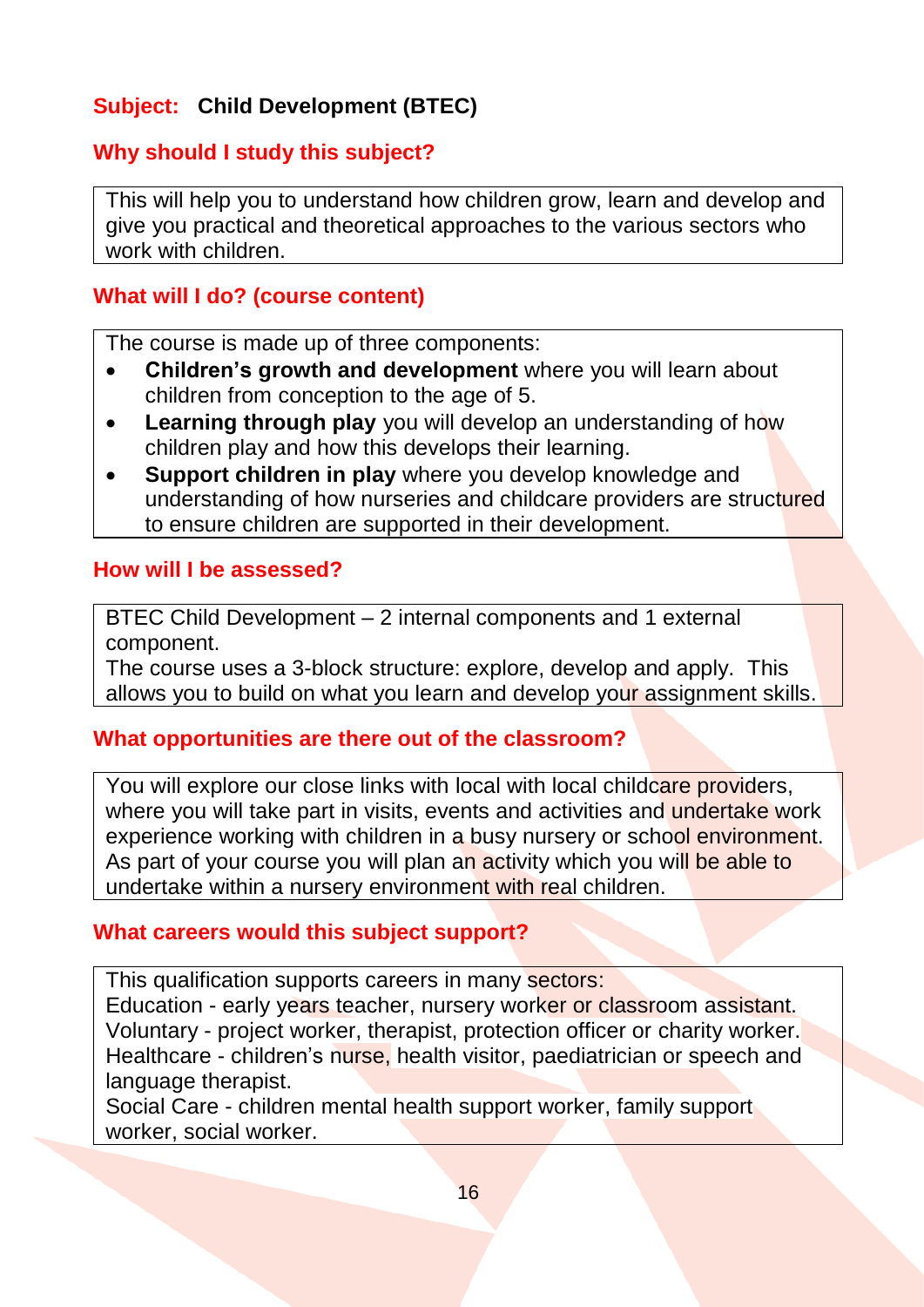# **Subject: Computer Science**

# **Why should I study this subject?**

In the modern world computing expertise is becoming increasingly invaluable as so many industries rely on computer systems. You will be developing highly commercial skills that employers need. Problem solving skills are also developed which will help you in a range of subjects.

#### **What will I do? (course content)**

In Computer Science you will study different units of work that cover areas such as programming, data storage, computational thinking and networks. Topics in these areas include: systems architecture, connections and protocols; network security; algorithms and programming languages.

*Note: this course is more suitable for pupils with a good level of Maths and a keen interest in programming.*

#### **How will I be assessed?**

Computer Science – 2 terminal examinations

#### **What opportunities are there out of the classroom?**

You will be able to use your programming skills to write apps and games. The department visits local businesses and the National Computing Centre, as well as entering pupils for local and national competitions.

#### **What careers would this subject support?**

Computer Science can lead to careers in networking, computer design, cyber security, programming in all sectors of industry, games design and any IT or STEM related field. Teaching the subject is also an area of high demand. The course would also be ideal for those pupils wishing to study computing at A level and progress to a computing-related degree.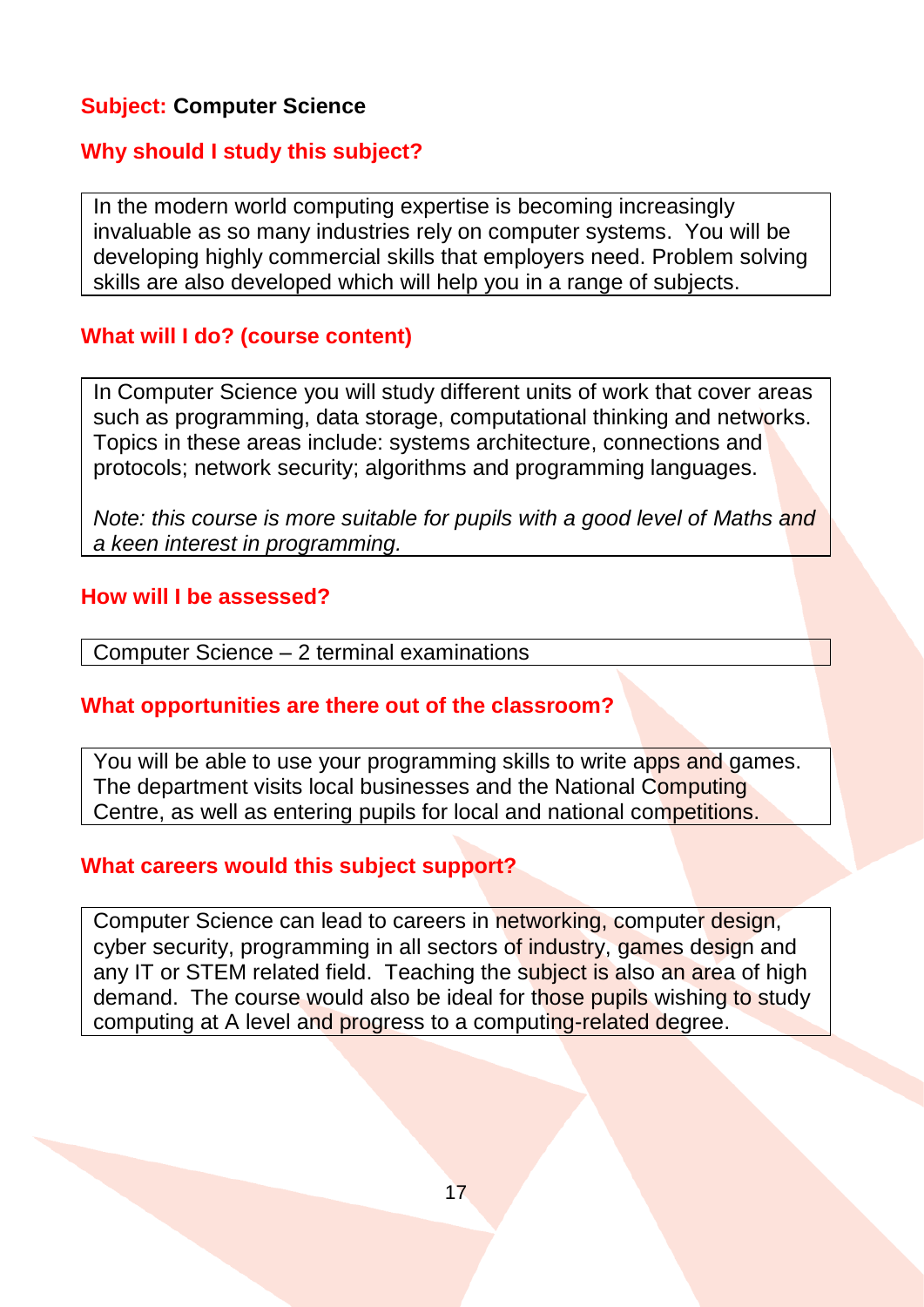# **Subject: Creative i-Media (Cambridge National)**

# **Why should I study this subject?**

This subject will give you a solid foundation in key areas in the media field, from pre-production skills to digital animation, and offers a hands-on approach to learning. This is also an ideal subject to develop transferable skills such as research, planning, reviewing, working with others and communicating creative concepts effectively.

This course is for you if you like to use computers creatively.

# **What will I do? (course content)**

In i-Media you will cover 3 units of work:

- Creative i-Media in the media industry assessed by examination
- Visual identity and digital graphics assessed by NEA.
- A third optional NEA unit

#### **How will I be assessed?**

40% of the course by examination. 60% - 3 units of NEA.

# **What opportunities are there out of the classroom?**

Pupils can develop their skills in digital photography and video game design through local and national events, visits and competitions.

# **What careers would this subject support?**

i-Media can be your stepping stone to many different careers including: print, film and television media; graphic design, gaming and games design, and work in the computer and IT industries.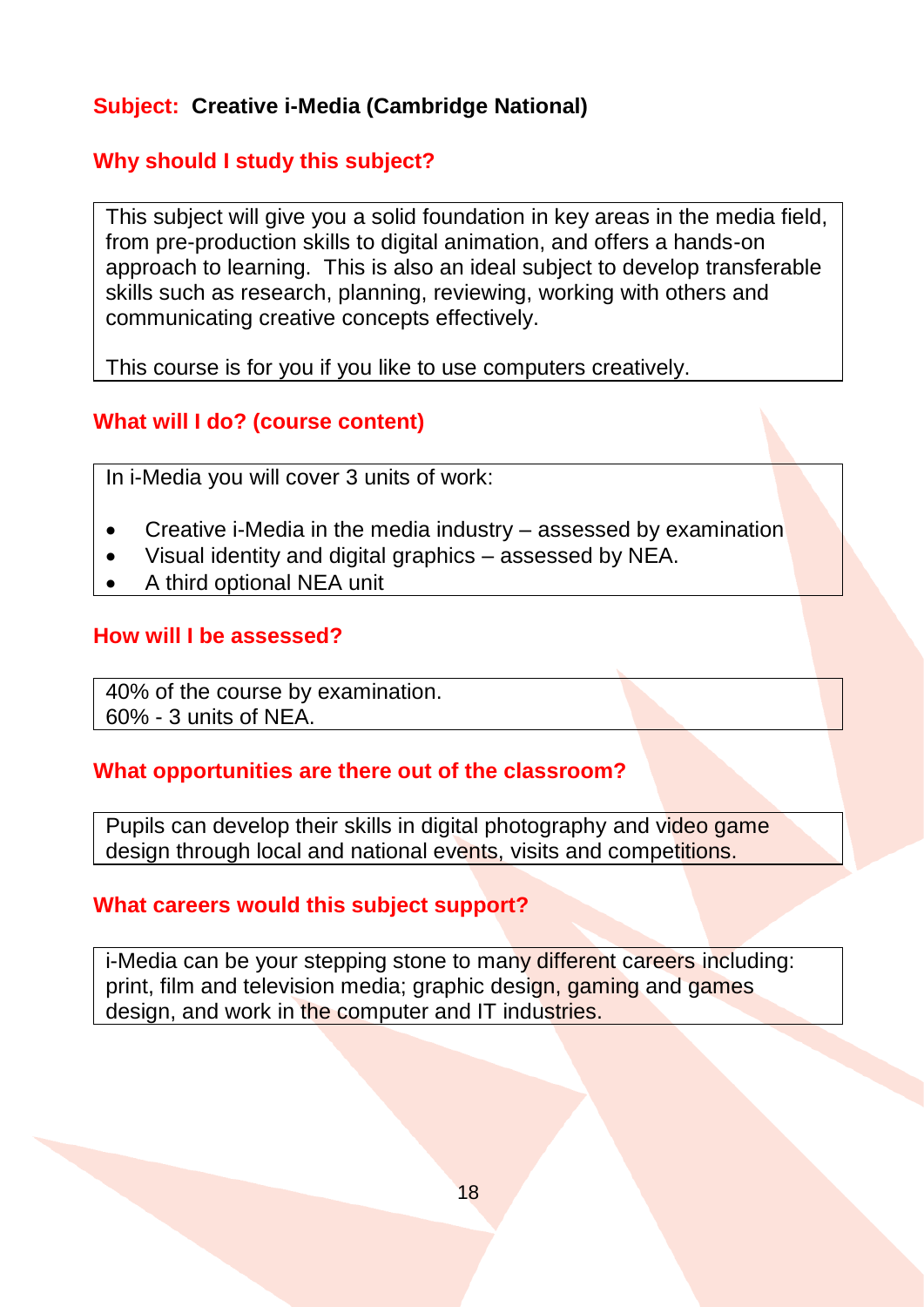# **Subject: DT – Engineering (Level 2 Award)**

# **Why should I study this subject?**

This qualification will introduce you to the engineering industry which covers many sectors and disciplines. It will also help you to develop skills based in Maths and Science to solve real world problems and your knowledge in the different disciplines of Engineering and how they have shaped the products and projects of the modern world. It is a sought-after qualification for jobs both locally and nationally.

#### **What will I do? (course content)**

You will develop your knowledge of a range of engineering disciplines including chemical, electrical, aerospace, civil, biomedical, communications and software engineering. You will expand your knowledge, skills and understanding of technical drawings, computer aided design, planning techniques, health and safety legislation and will apply STEM skills. You will confidently be able to discuss, select and use appropriate engineering materials, tools and machinery, and develop the skills needed to work within engineering through a range of practical project tasks.

#### **How will I be assessed?**

40% - externally assessed written exam. 60% - summary project fully covering qualification content.

#### **What opportunities are there out of the classroom?**

You will be able to participate in visits to local industry, and participate in local and national STEM events and competitions.

#### **What careers would this subject support?**

The qualification supports further study and careers in a range of STEM based industries. You could progress onto an apprenticeship in the engineering sector through routes such as aerospace, aircraft maintenance and automotive engine testing. This qualification will also prepare you for recruitment into the Armed Forces.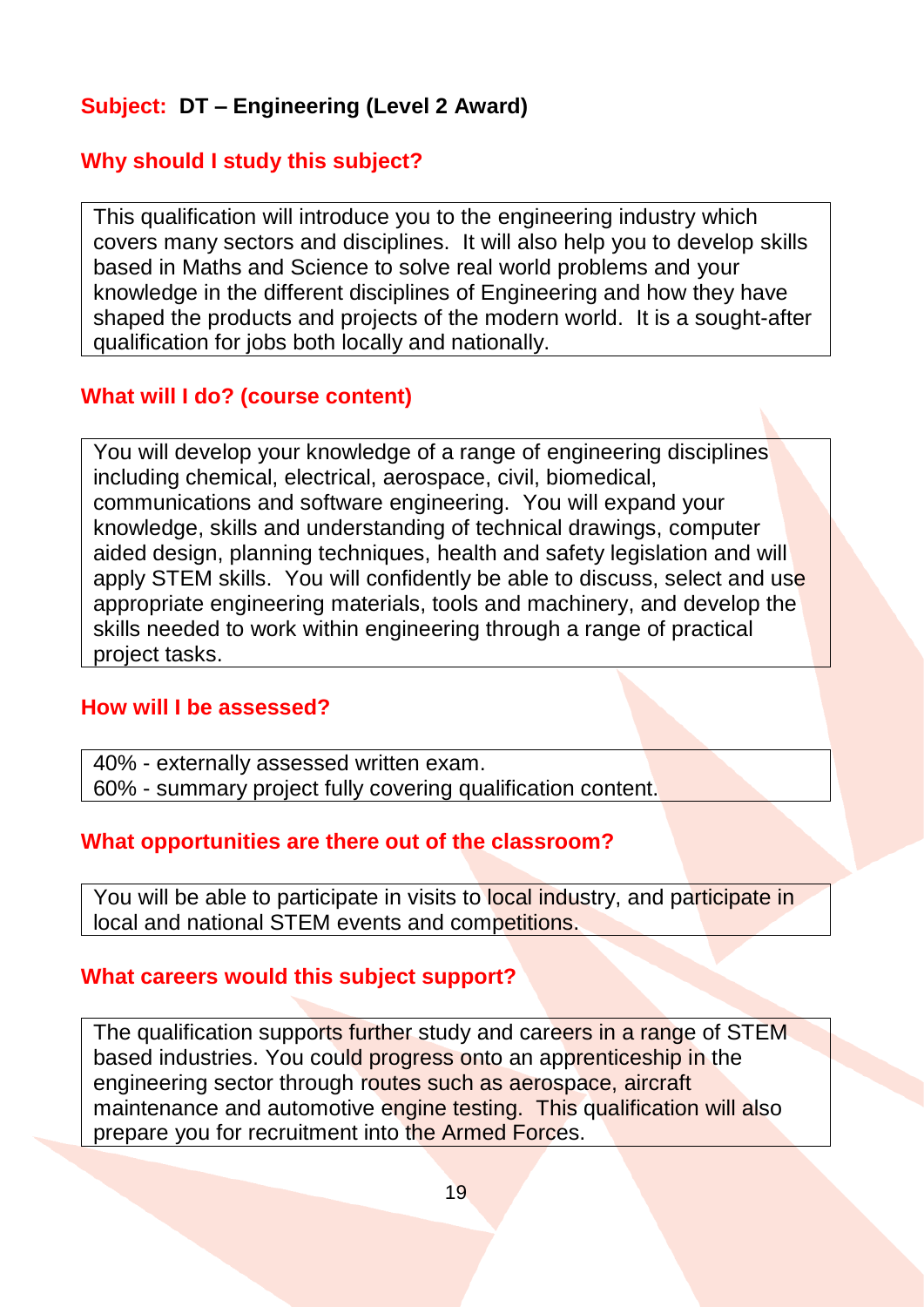# **Subject: Drama**

# **Why should I study this subject?**

This course won't just develop you as an actor or develop your appreciation of the theatre. It will help you find your self-confidence, develop ways to express yourself, improve your communication and critical skills, your evaluation and judgment, and let your imagination and creativity thrive. The course will also allow you to develop your group and leadership skills. There are also opportunities to expand your knowledge of designing and technical theatre.

#### **What will I do? (course content)**

The course is broken into 3 components; the first covers knowledge and understanding of the theatre; study of a play and analysis and evaluation of a live performance. In the second you will create a piece of abstract, devised theatre based on an exam board stimulus, and evaluate your own work. The third component is performance of extracts from a play.

#### **How will I be assessed?**

40% - 1 terminal examination

40% - devised drama and a written portfolio.

20% - performance of extracts

#### **What opportunities are there out of the classroom?**

You will visit the theatre to see live performances as part of the course, as well as have opportunities to work with visiting actors, be involved in school productions and events across the high schools in the Trust.

# **What careers would this subject support?**

This qualification would be useful in all aspects of the theatre, media and broadcasting industries. The skills developed would also help you in coaching, public speaking, teaching, customer service and leading teams.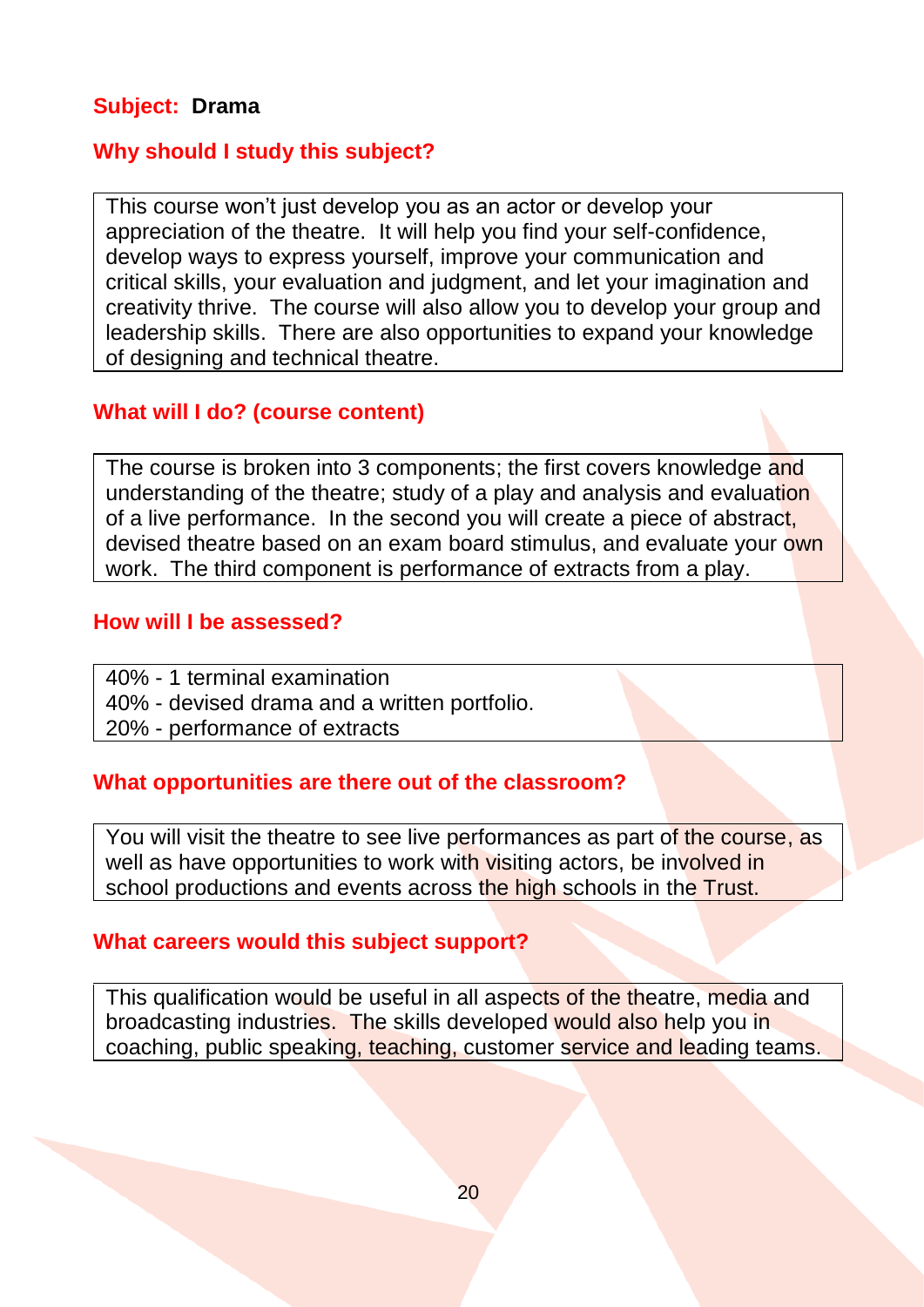# **Subject: Film Studies**

# **Why should I study this subject?**

Many consider film to be THE major art form of the last hundred years and feel it important to study a medium which has such a significant influence on the way people think and feel. You will think and work creatively and develop critical thinking skills and aptitude. You will develop a mindset of creativity and connectivity through your exploration of film.

#### **What will I do? (course content)**

The course has 3 components:

- 1. Key developments in US film looking at both mainstream and independent films from the 1950s to 1980s
- 2. Global film: narrative, representation and film style
- 3. Production either film or screenplay of genre-based extracts

#### **How will I be assessed?**

Component 1 – written examination (35%) Component 2 – written examination (35%) Component 3 – NEA (30%)

#### **What opportunities are there out of the classroom?**

Cinema visits and other cultural trips will be organised.

#### **What careers would this subject support?**

The media and film industry are growing rapidly, and this course provides skills for jobs of the future in film, media and other related areas of employment and study. It also supports careers where an analytical, research and evaluative focus is needed.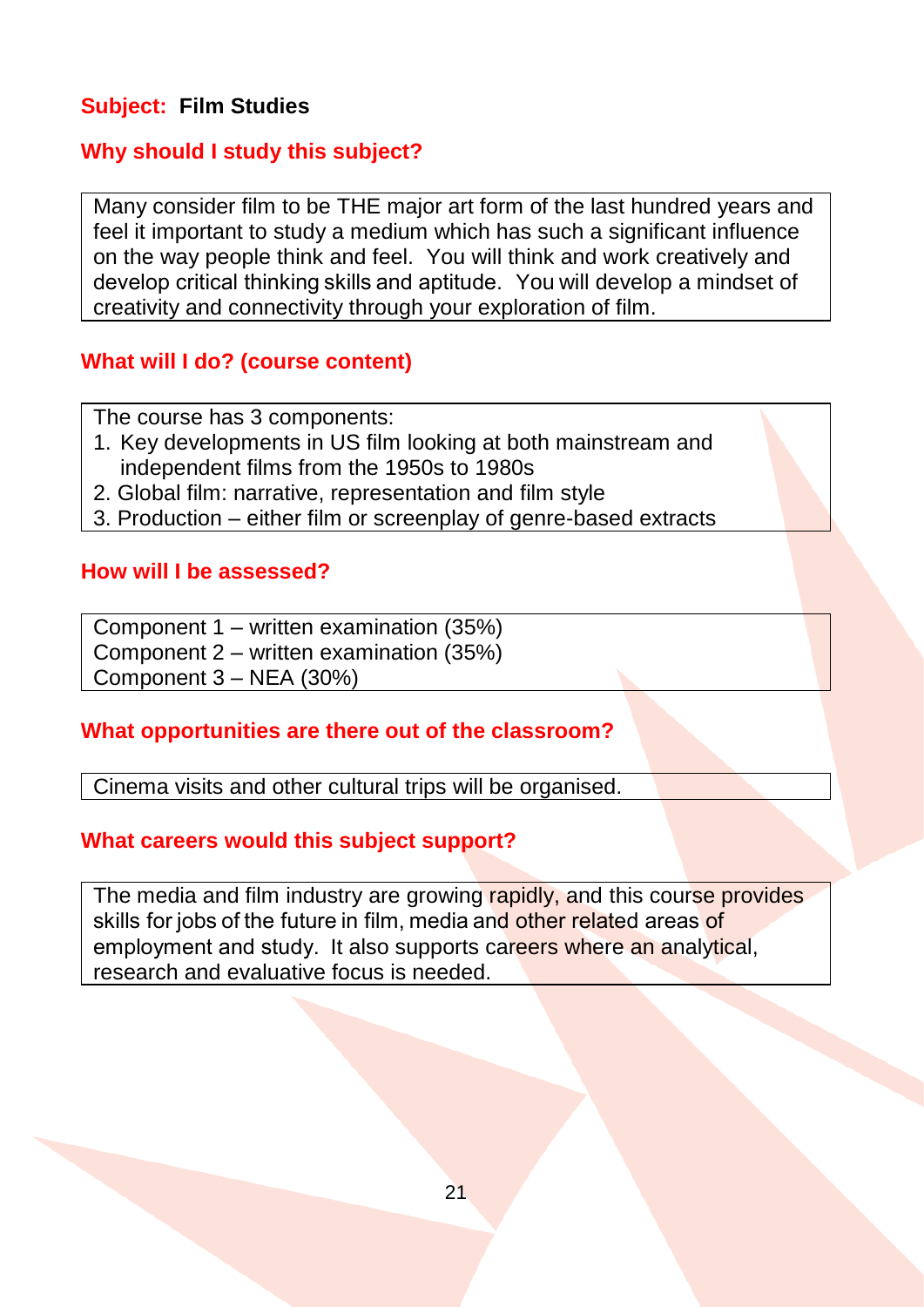# **Subject: Finance (Level 2 Technical Certificate)**

# **Why should I study this subject?**

There are 1.3 million people employed in the financial services sector and the UK is the world's leading exporter of financial services. If you have an interest in working in business or finance or in gaining a greater understanding of managing your personal finances then this course is for you.

# **What will I do? (course content)**

The course will cover the follow areas:

- Achieving personal financial goals, methods of borrowing and repaying money, personal and small business banking, financial advice, creating and managing budgets.
- Ethics, sustainability, business models, financial careers, principles of UK taxation and marketing.
- Financial regulation, protection and the impact of debt.
- Financial services providers and how they function linked to careers in banking, accounting, investment, insurance and financial technology
- Real-life application of numeracy and maths used in financial services

#### **How will I be assessed?**

Unit 1 - Finance for the individual – NEA (25%)

Unit 2 - Finance in business – NEA (25%)

Unit 3 - Financial services sector – written examination (50%)

# **What opportunities are there out of the classroom?**

Visits to local financial businesses, as well as guest speakers and competitions.

# **What careers would this subject support?**

The course leads to the T level in finance or A levels in economics or business. Beyond this, any careers in the financial services sector such as banking and insurance, as well as preparing future entrepreneurs to start their own business.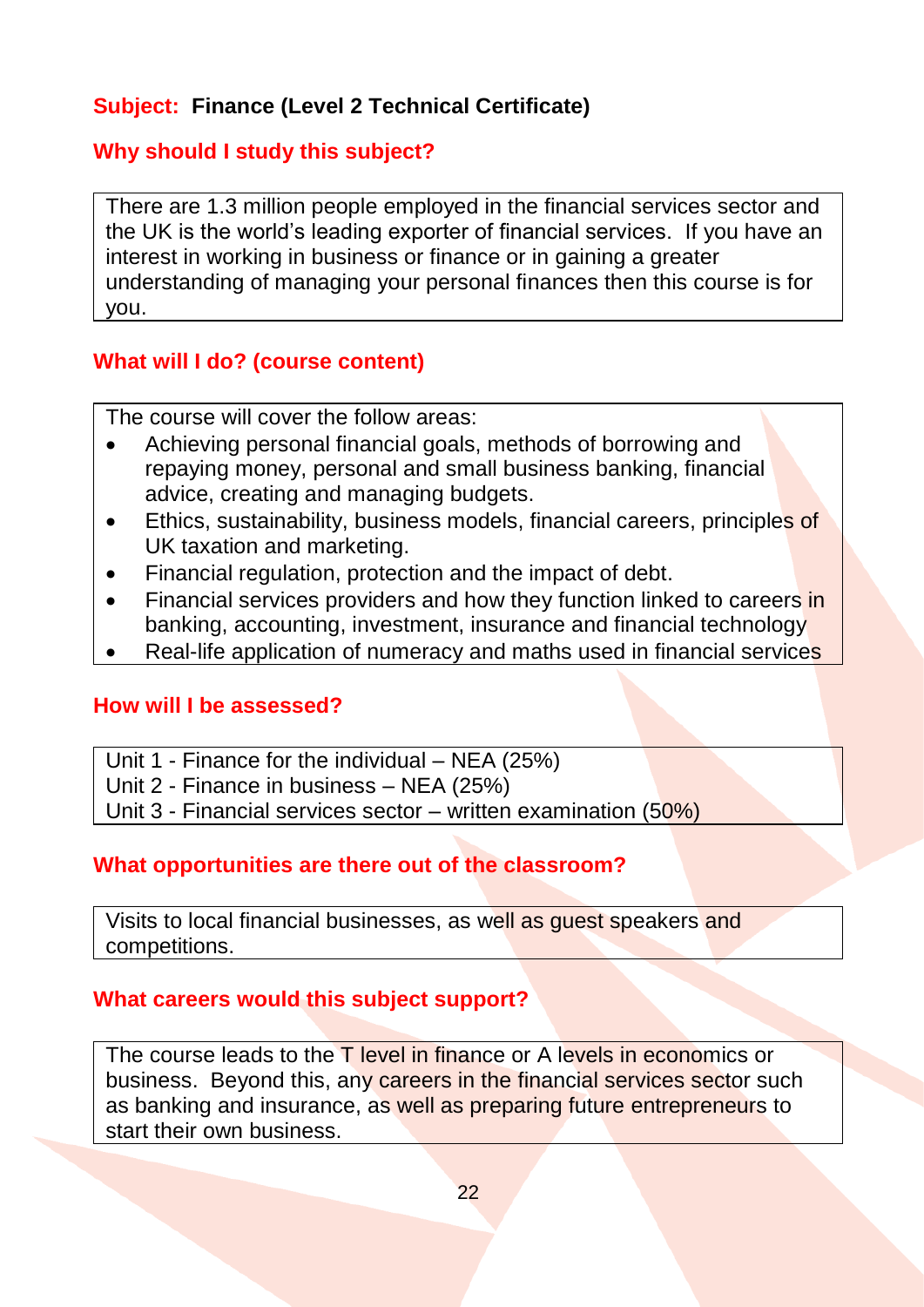# **Subject: Food Preparation and Nutrition**

# **Why should I study this subject?**

You will develop the vital life skill of being able to prepare and cook a wide range of dishes and will apply principles of food science, nutrition and healthy eating. If you love cooking, are able to problem solve and really just enjoy learning about food and health topics, a GCSE in Food Preparation and Nutrition is the perfect option for you.

#### **What will I do? (course content)**

This course allows you to develop your knowledge, skills and understanding of the food, catering and nutrition industries. Experimentation, investigation and decoration are all key components of the course. You will make a variety of dishes and will recognise the environmental and cultural impact food has across the world. You will gain awareness and learn about health and nutritional choice, food provenance, food science, food safety and food production.

#### **How will I be assessed?**

50% - terminal examination 50% - NEA (assessments in the investigation and preparation of food)

# **What opportunities are there out of the classroom?**

You will have the opportunity for visits in the food and hospitality sector and master classes in expert cooking techniques. You can also support group fundraising projects either in school or the local community.

#### **What careers would this subject support?**

This qualification offers a wealth of transferable skills. You may also wish to go on to Catering College. Food and Nutrition is very relevant to a number of employment areas; including the NHS (dietician and nutritionist); catering and hospitality; product development; the fitness industry; the Armed Forces, care work; health and safety management; social work; occupational and physical therapy; sports related industries and of course; finding that first part-time catering job.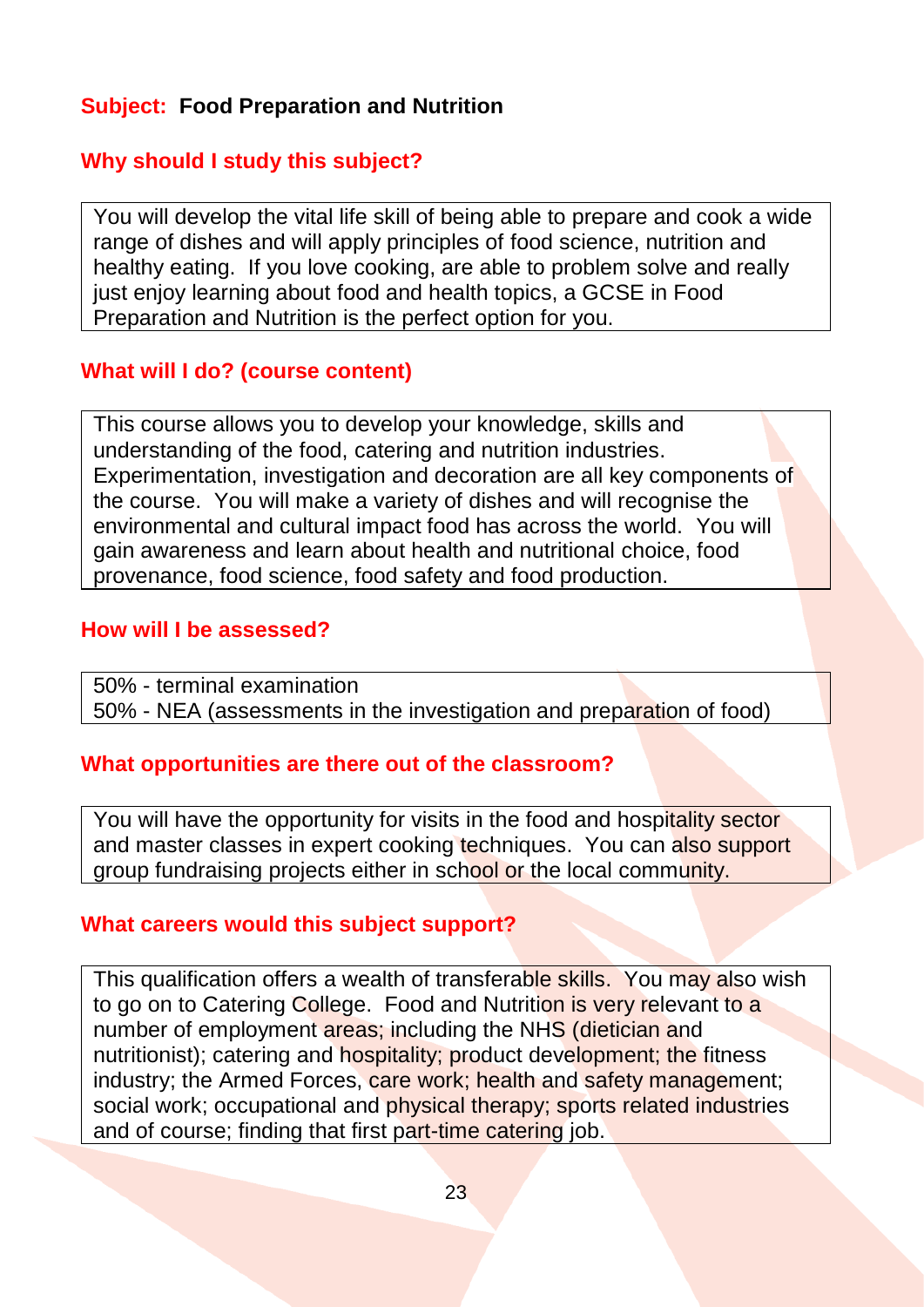# **Subject: French**

# **Why should I study this subject?**

Having language skills will increase your earning potential and give you a competitive edge in any sector or industry, as well as developing your skills in understanding the grammar and origins of your own language. France is our closest neighbour and a large economic power in the Europe, but French is also spoken worldwide in countries on every continent.

# **What will I do? (course content)**

You will continue to develop your skills in speaking, listening reading and writing whilst exploring 3 broad areas covering:

- School, employment and future plans
- Holidays, local area and technology & the internet
- My family and free time, and social and global issues

# *Note you can only study this course if you have done French at KS3*

#### **How will I be assessed?**

#### French - 4 terminal examinations (listening, speaking, reading, writing)

#### **What opportunities are there out of the classroom?**

We offer trips to France to be able to put your French knowledge into practice and to discover a different culture. You may also participate in competitions and events organised through the school.

#### **What careers would this subject support?**

All businesses who work internationally benefit from language skills. You can pursue careers in areas as diverse as education, international relations, foreign exchange, banking, marketing, advertising, journalism, tourism; events coordination, travel, the civil service, engineering immigration, logistics, the armed forces and many more.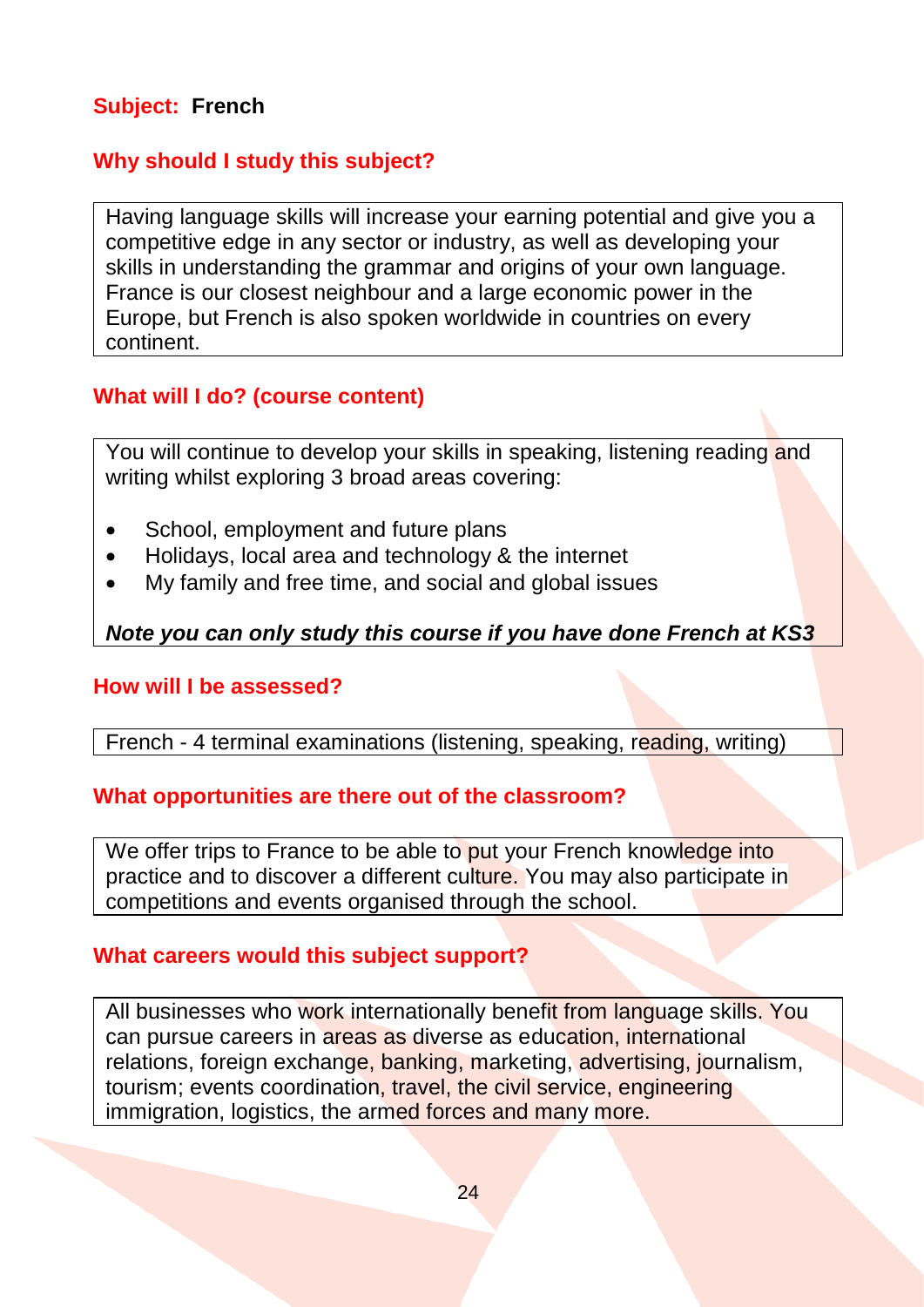# **Subject: Geography**

#### **Why should I study this subject?**

This course is so much more than countries and glaciers. You can refine your understanding of your role in society by considering different viewpoints; values and attitudes. You can develop your opinions on climate change, population increases and the world that you live in.

#### **What will I do? (course content)**

You will travel the world from the classroom, exploring case studies in the United Kingdom (UK); newly emerging economies (NEEs) and lower income countries (LICs).

You will study 2 areas of Geography:

The Physical Environment which features natural hazards - earthquakes and volcanoes**;** weather hazards and climate change**;** ecosystems; rainforests and deserts**;** coastal landscapes and processes

and river landscapes and processes.

The Human Environment which features cities and urban challenges; the changing economic world – development and resource management – water, food, energy

You will evaluate issues and complete fieldwork in the local area.

#### **How will I be assessed?**

Geography - 3 terminal examinations

#### **What opportunities are there out of the classroom?**

Fieldwork is an essential part of the course. You will have opportunities for visits to UK coastal and urban sites, as well as an optional trip aboard.

#### **What careers would this subject support?**

Studying Geography is a good foundation for all careers, particularly in science; meteorology; geology; natural science; environmental science; or working in risk management; town or transport planning; surveying; construction, logistics; engineering conservation; sustainability; tourism; waste and water management; international relations, charities; teaching.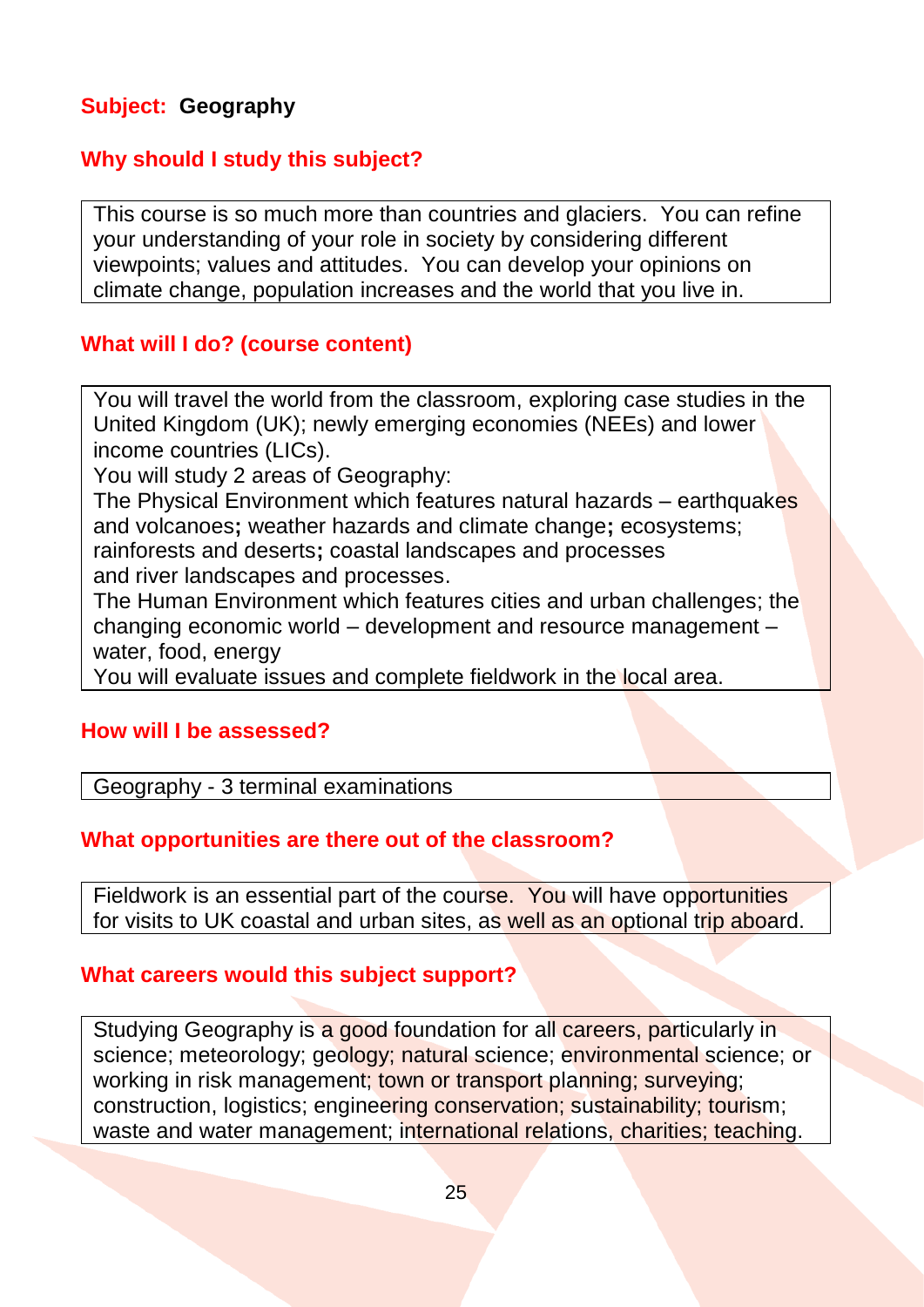# **Subject: Graphic Communication**

# **Why should I study this subject?**

Graphic Communication will help you to develop your artistic skills and expand your creativity, imagination and independence. This course encourages you to follow your own interests in design whether it be in Illustration, Interactive design (including web, app and game) or Advertising. If you are inventive, artistic and able to problem solve, Graphics will be a perfect option for you to get ahead in creative industries.

#### **What will I do? (course content)**

You will develop your knowledge, skills and understanding of graphics, art, design, media and technology. You will develop knowledge of designers from contemporary and historical contexts and cultures. You will develop your knowledge, skills and understanding in iterative design, critical thinking, risk taking, drawing, modelling, historical and contemporary design, CAD/CAM, and using different medias and processes. You will be required to choose one or more area(s) of study: Advertising; communication graphics; design for print; illustration; interactive design (including web, app and game design); multi-media; package design; signage; typography.

#### **How will I be assessed?**

**Portfolio (60%) Externally set task (40%)** 10-hour supervised time period to create a personalised response. *There is no written exam in this specification.*

#### **What opportunities are there out of the classroom?**

You will be able to participate in visits to local industry and STEM based events and competitions.

#### **What careers would this subject support?**

You could progress onto careers such as graphic designer; illustrator; interior designer; promotional advertising; games designer; web designer; animator; architect; interior designer, 3D animator.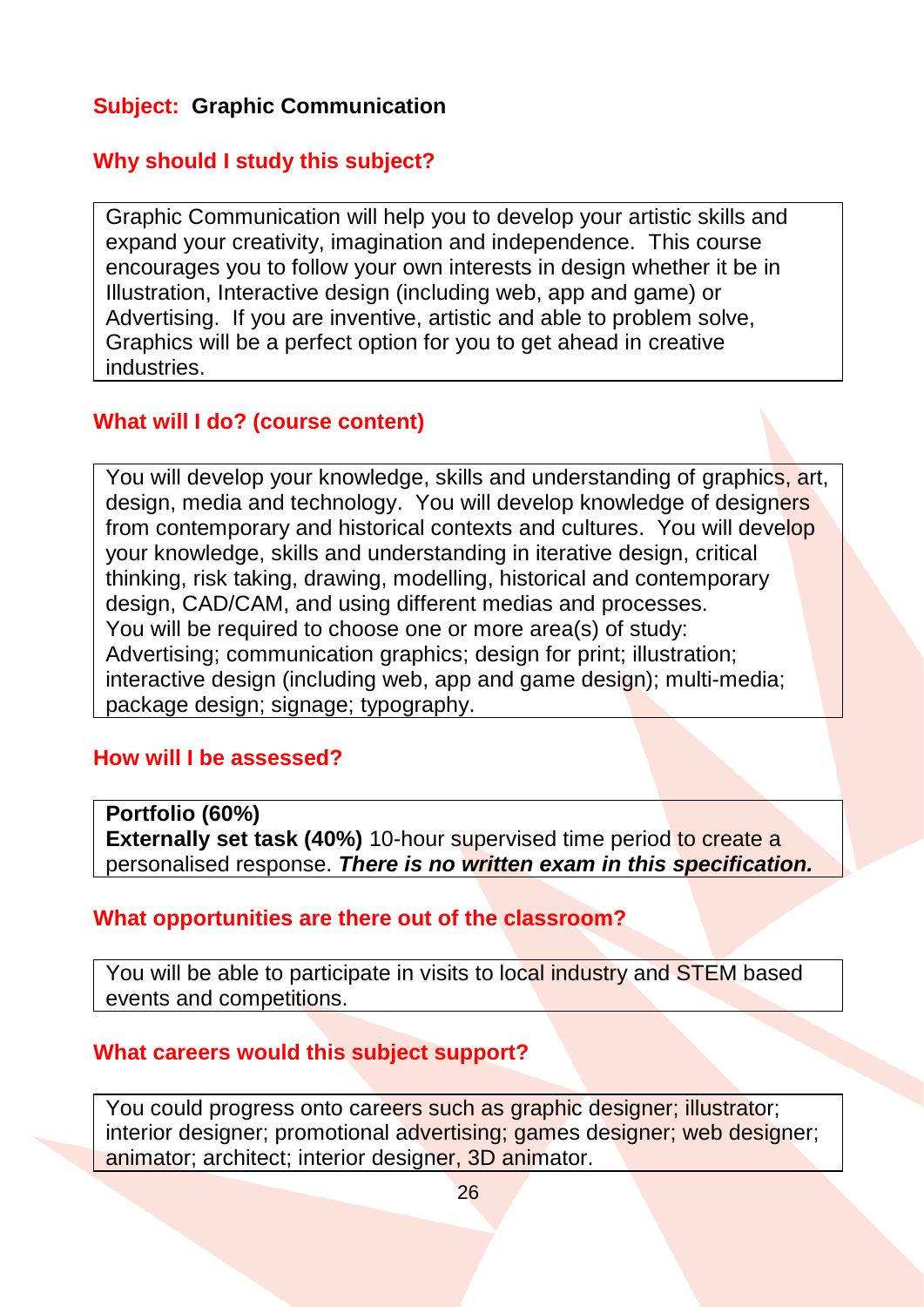# **Subject: Health and Social Care (BTEC)**

## **Why should I study this subject?**

You will be interested in learning about providing physical, emotional and social support to help people live their lives. The NHS and Social Care are one of the largest employment sectors in the UK. Working in this field can be one of the most challenging and rewarding careers; but it is also the place where you get the opportunity to make a real difference to people's lives each day. it gives you a valuable insight into diversity, human rights, and equality in today's society.

#### **What will I do? (course content)**

The course is made up of three components: **Human Life Span Development** where you will learn about how we grow and develop throughout our lives. **Health and Social Care Services and Values**, where you will get to know how the Health and Social Care sector works and the care values that lie at the core of it, and finally **Health and Wellbeing** where you develop knowledge and understanding of simple medical observations that will help improve someone's health.

#### **How will I be assessed?**

BTEC HSC - 2 internal components and 1 external component The course uses a 3-block structure: explore, develop and apply. This allows you to build on what you learn and develop your assignment skills.

#### **What opportunities are there out of the classroom?**

We visit many local Health and Social Care providers, taking part in events and activities. We are part of the James Paget Junior Healthcare Academy, which gives you the opportunity to take part in a hands-on experience of at least 4 professional roles within a hospital.

#### **What careers would this subject support?**

There are a range of careers within the sector such as care assistant, nursing, midwifery, dementia care, disability and mental health support, occupational therapy, physiotherapy, social worker, family support worker, mental health support worker, community care practitioner.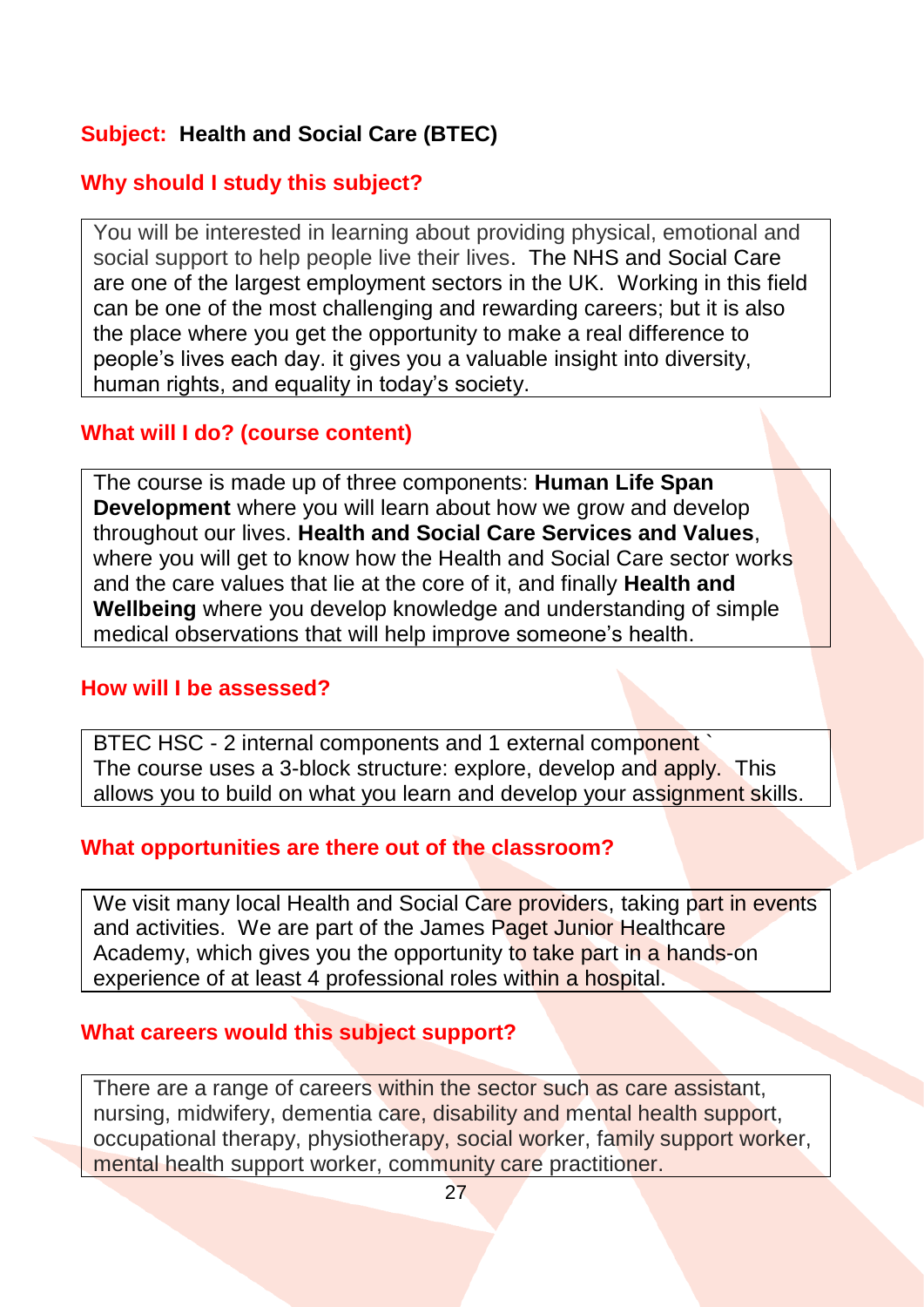# **Subject: History**

## **Why should I study this subject?**

You will build up a wide range of skills which employers' value highly, such as the ability to understand several viewpoints, and the skill of constructing a convincing argument and backing up your point with evidence. It teaches you to think critically and challenge what you are being told so that you can make your own independent, rational decisions.

#### **What will I do? (course content)**

The course covers study of 4 main areas through a range of sources and viewpoints. These are: Medicine through time 1250-Present Early Elizabethan England 1558–88 Weimar and Nazi Germany 1918-1939 Superpower Relations and the Cold War 1945-1990

#### **How will I be assessed?**

#### History - 3 terminal examinations

# **What opportunities are there to engage/enjoy the subject out of the classroom?**

You will be able to see productions at local theatres and in London helping to improve understanding of the history studied, as well as take part in events and competitions where your skills and knowledge are tested.

# **What careers would this subject support?**

A GCSE history qualification can lead to a diverse range of careers. People who have studied history are sought after by employers in many sectors. Examples include: journalism, law, teaching, research, video game design, film and television, government and politics, police, costume and set design and many more.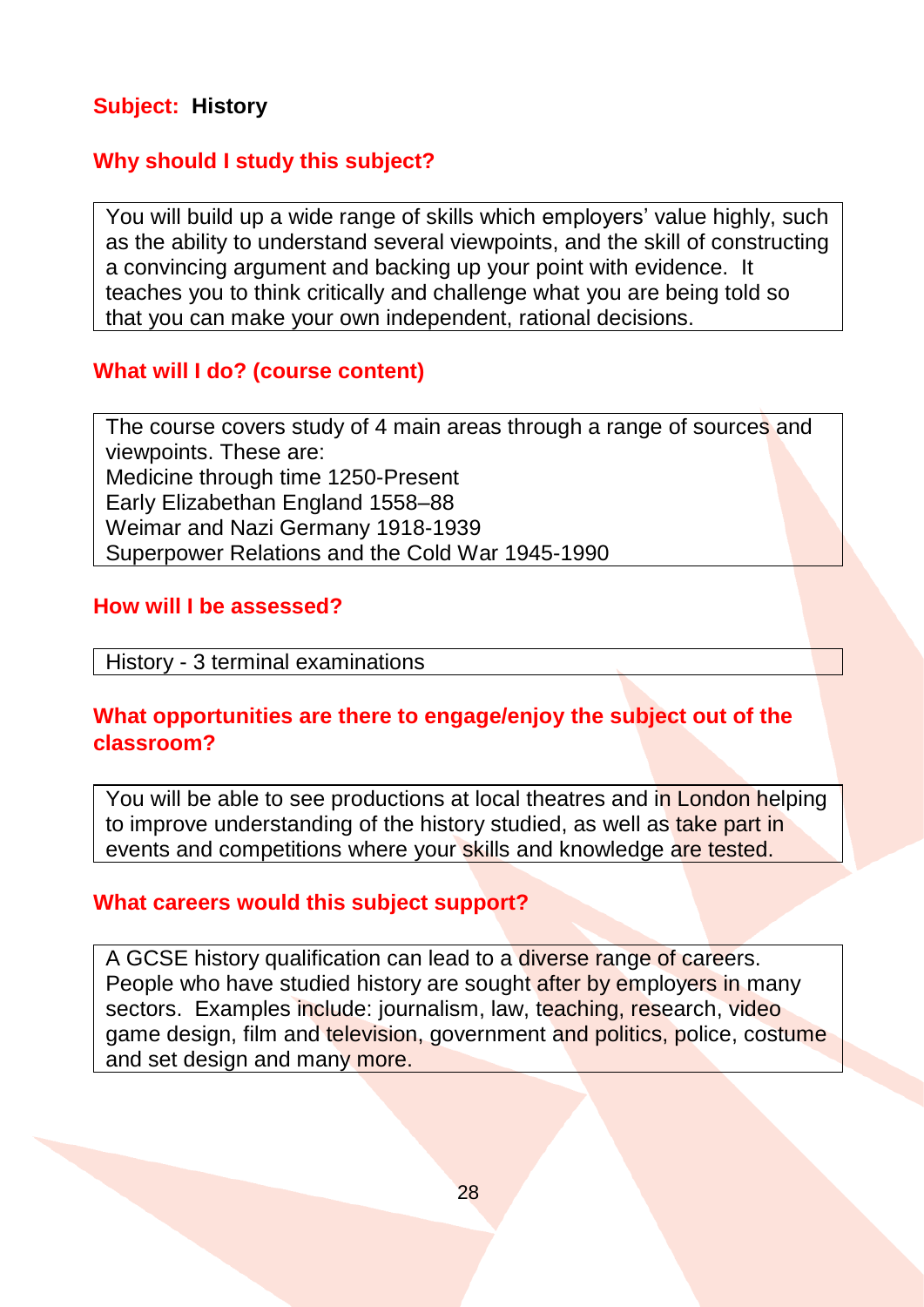# **Subject: Information Technologies**

# **Why should I study this subject?**

The course allows you to explore a range of hardware, application and specialist software. You will investigate how IT is used in a range of contexts from home use to business. You will also learn and become skilled in using databases and spreadsheet software and have to apply these skills to real world problems.

#### **What will I do? (course content)**

During the course you will learn about the following topics:

- Functionality of hardware devices and software
- Services provided my IT
- Why data is fit for purpose
- How data is moved over a network & protected
- Cyber security and threats

You will complete coursework that covers:

- Planning, creating and interrogating databases
- Planning, creating and using spreadsheets
- Creating and using automated documents
- Creating, manipulating and storing images.

#### **How will I be assessed?**

40% - on-screen exam 60% - NEA

#### **What opportunities are there out of the classroom?**

You will have the chance to participate in a range of IT-related competitions and events.

#### **What careers would this subject support?**

IT skills are universally important but if you wish to specialise you could consider: network technician, network manager, data analysis and project management.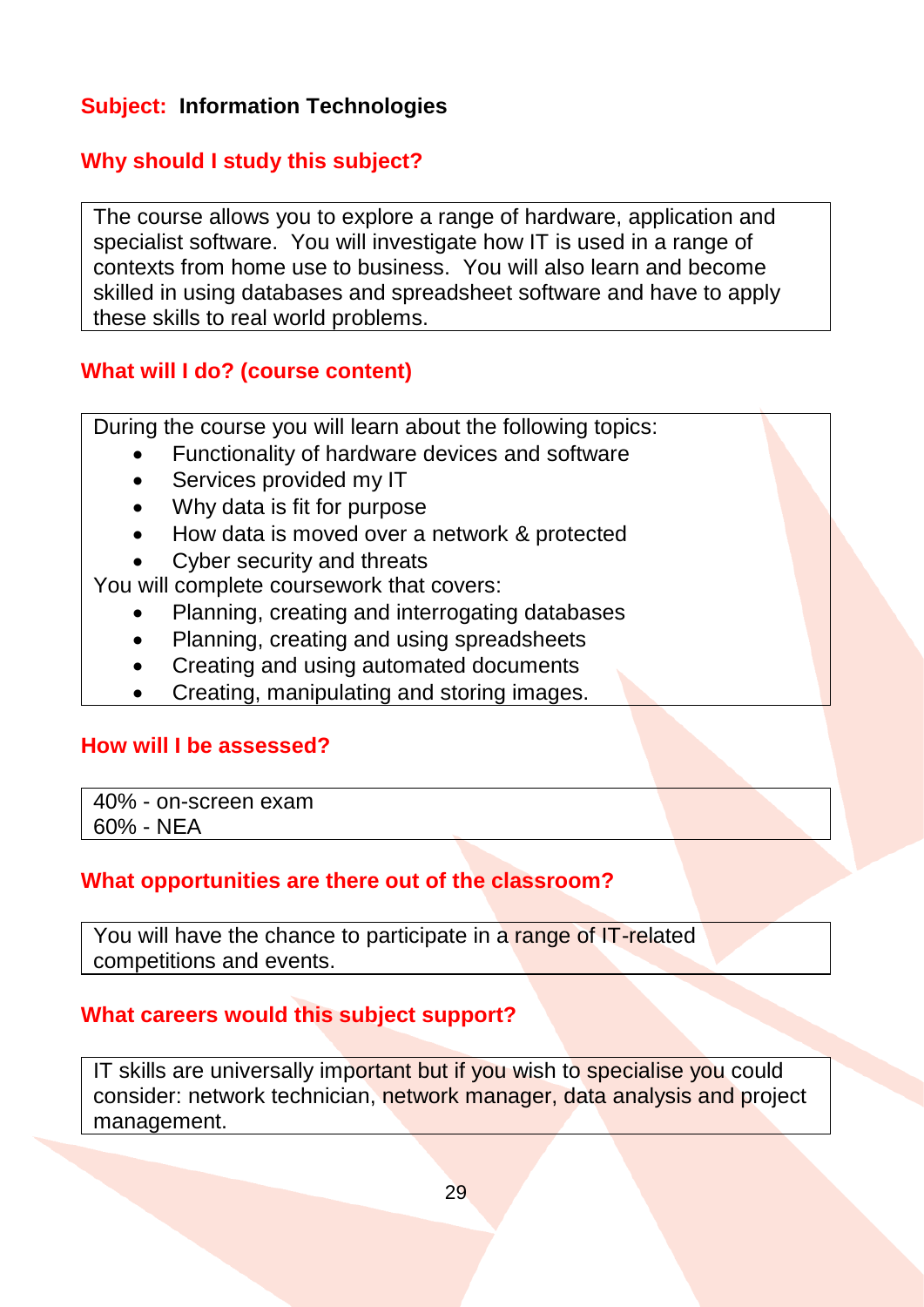# **Subject: Music (BTEC)**

## **Why should I study this subject?**

If you have a love of performing or creating music this course is for you. You will have the opportunity to play a variety of musical instruments as well as develop your music technology skills.

#### **What will I do? (course content)**

You study 3 components: music technology, performance and composition:

**Component 1: Exploring Music Products and Styles** - you will explore the techniques used in the creation of different musical products and investigate the key features of different musical styles.

**Component 2: Music Skills Development** - you will develop two musical disciplines through engagement in performance, production and composition while documenting your progress and planning for further improvement.

**Component 3: Responding to a Music Brief** - you will develop and present music in response to a given music brief.

#### **How will I be assessed?**

60% internally assessed project work for components 1 and 2 including written and practical elements.

40% externally assessed assignment

There is no written exam, however, there is a timed, practical task completed over 2 days in exam conditions.

#### **What opportunities are there out of the classroom?**

you will be able to participate in the school and Trust choirs and orchestras, keyboard & music theory club. Regular performances in and out of school including lunchtime concertsand the annual school musical. The 'Music Leaders' programme. Trips to see and work with professional musicians.

#### **What careers would this subject support?**

Music venues and theatres; music publishing and record companies; any venue where live sound plays a major part. Working as a performer, sound engineer or in the industry.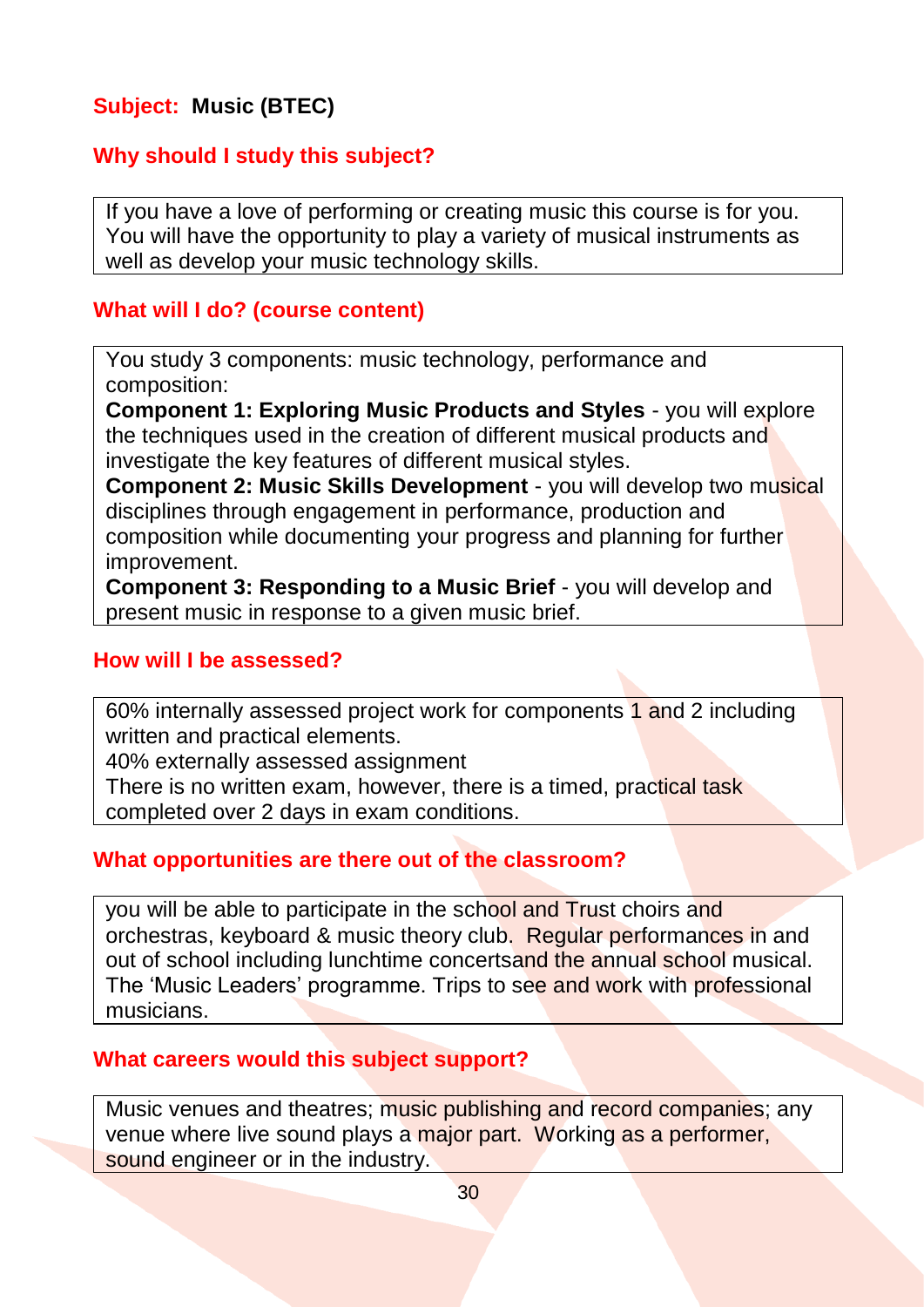# **Subject: Photography**

# **Why should I study this subject?**

Are you creative and imaginative? Do you enjoy exploring ideas and looking at things in different ways? If so, you should consider a course in Photography. You will enjoy developing your understanding of the visual world, learning practical skills and responding to ideas and issues in ways that are personal to you. The most exciting aspect of Photography is that you are capturing the world as you see it.

#### **What will I do? (course content)**

In Year 10 you begin with projects which will rapidly develop your photography skills. Projects will focus on use of a DSLR camera (manual settings: aperture, shutter speed and ISO), creating successful compositions, the use of studio lighting, photoshop and how to present your work professionally. You will explore four objectives: artist research, recording photoshoots and post-editing, idea development and outcomes (creating several 'series' of photographs exploring different themes). In Year 11 you will complete your personal portfolio and an additional project set by the exam board before displaying your work.

#### **How will I be assessed?**

Photography - 60% school set project and 40% externally set assignment. There is no written exam, however, there is a timed, practical task completed over 2 days in exam conditions.

#### **What opportunities are there to engage/enjoy the subject out of the classroom?**

Year 10 Photography club and trips to art and photography galleries.

#### **What careers would this subject support?**

Advertising; graphic design; medial illustration; commercial photographer; photography technician; photojournalism; fashion photography; print industries; forensic photographer; picture editor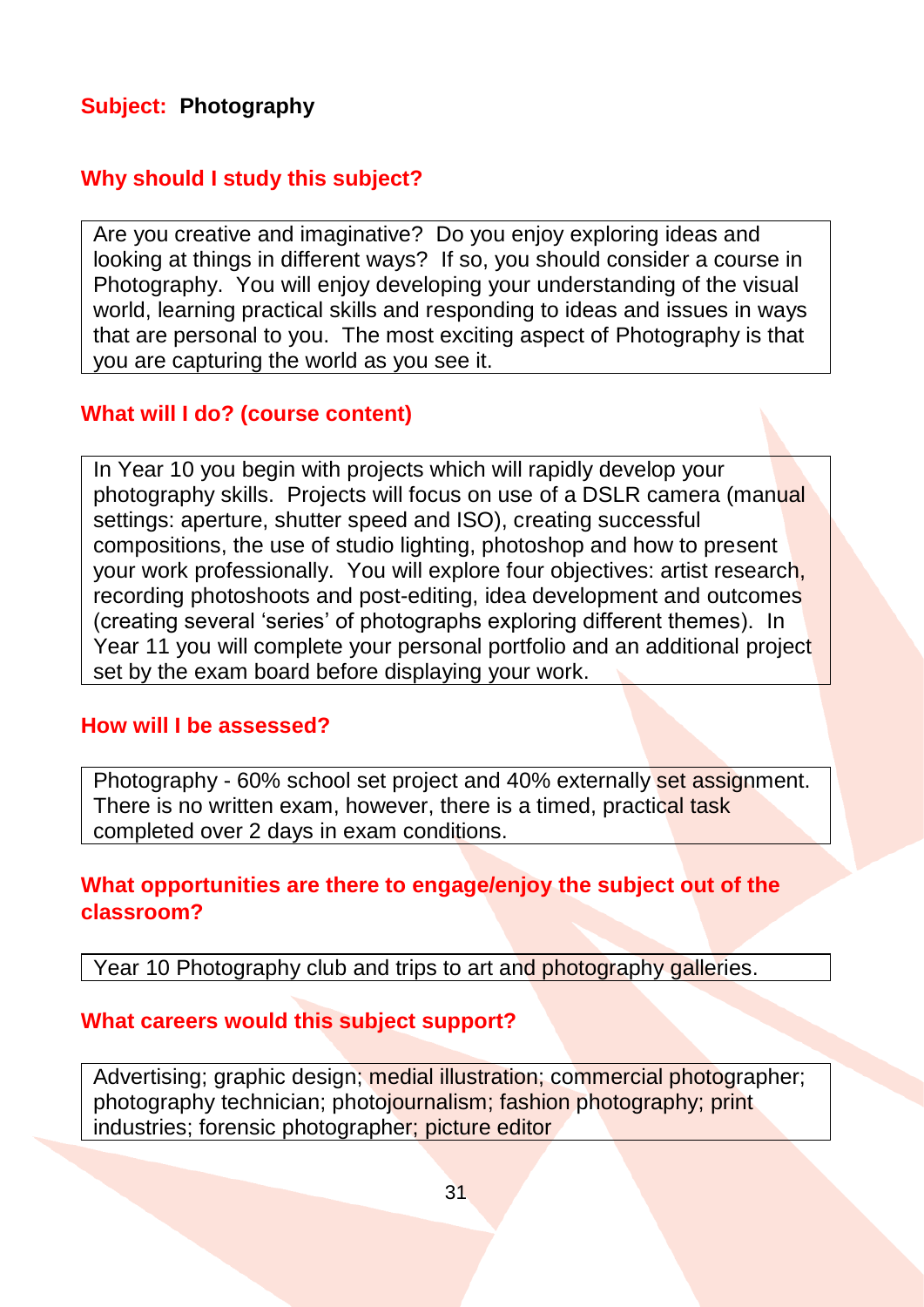# **Subject: Religious Studies**

#### **Why should I study this subject?**

Understanding what shapes people's beliefs and values helps you to understand them and the actions that they take. This subject will help you to develop analytical skills, present a well-rounded argument considering different angles of a topic and get an insight into some of the issues of social justice that are so important in today's world. The skills gained will support you in any subject requiring analytical and discursive skills such as History or English Literature.

#### **What will I do? (course content)**

You will study a range of topics concerning social justice, crime and punishment, peace and conflict and relationships, focusing on the beliefs and practices of 2 major world religions.

#### **How will I be assessed?**

Religious studies - 2 terminal examinations

#### **What opportunities are there to engage/enjoy the subject out of the classroom?**

There will be visits and participation in events relating to both religion and current related topics.

#### **What careers would this subject support?**

This is a robust GCSE that will support further study in any subject such as history, law and be useful in careers based in social work, the police, current affairs, journalism, legal professions, community and humanitarian work, politics and research.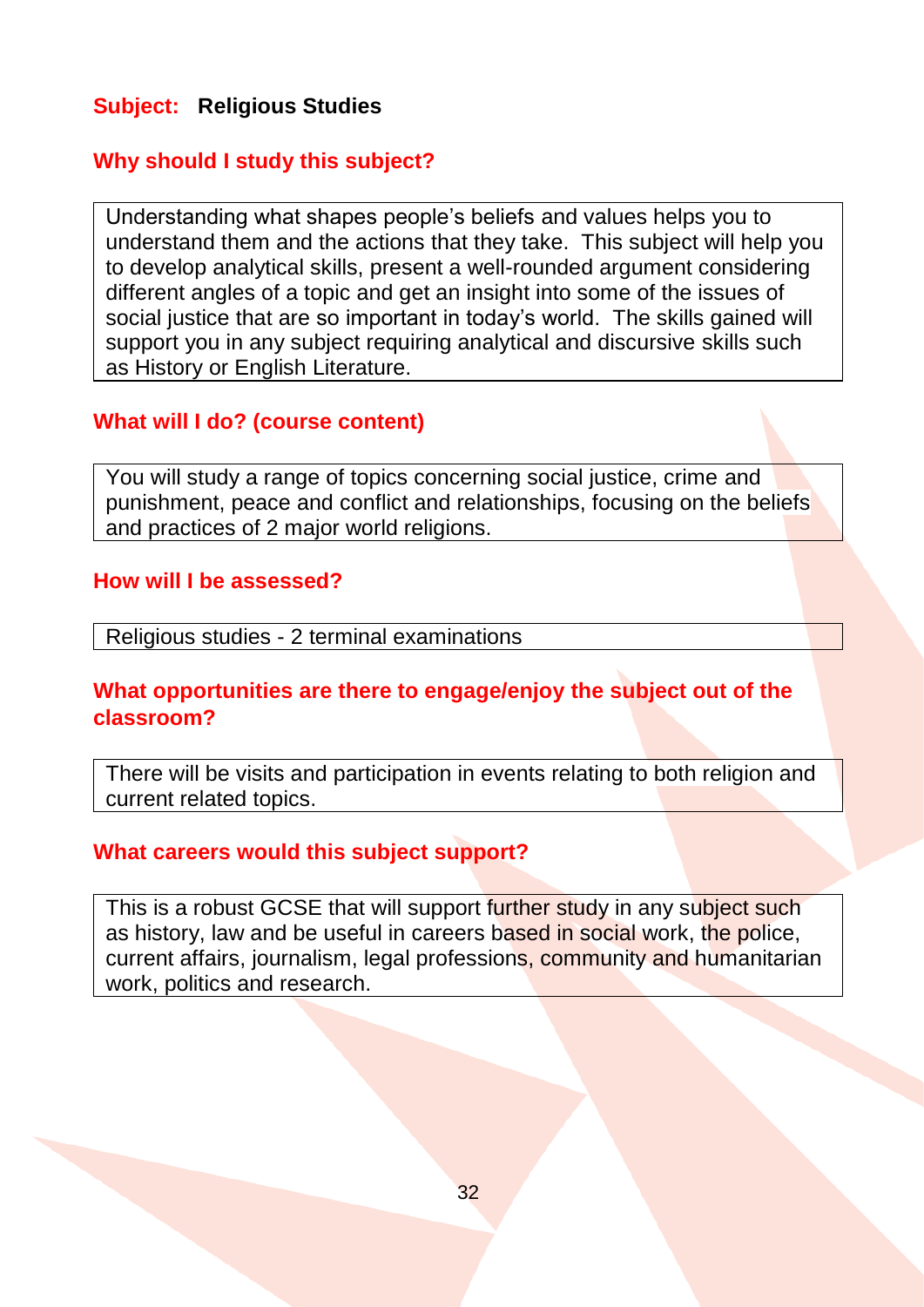# **Subject: Spanish**

# **Why should I study this subject?**

Spanish opens the doors to communicate with 400 million Spanish speakers all over the world. Knowing the language will make your travel experiences in Spain and Latin America more enriching and increase your earning potential by opening doors to job opportunities in the global economy. If you are thinking of going to a top university you should consider a language regardless of the subject that you are going to study.

# **What will I do? (course content)**

You will continue to develop your skills in reading listening, speaking and writing whilst exploring 3 main areas of interest:

- School, employment and future plans
- Holidays, local area, and technology and the internet
- Family and free time, and social and global issues

#### *Note that you can only take this course if you studied Spanish at KS3*

#### **How will I be assessed?**

Spanish – 4 terminal examinations (listening, reading, speaking, writing).

#### **What opportunities are there to engage/enjoy the subject out of the classroom?**

We offer trips to Spain to be able to put your Spanish knowledge into practice and discover a different culture.

#### **What careers would this subject support?**

All businesses who work internationally benefit from language skills. You can pursue careers in areas as diverse as education, international relations, foreign exchange, banking, marketing, advertising, journalism, tourism; events coordination, travel, the civil service, engineering immigration, logistics, the Armed Forces and many more.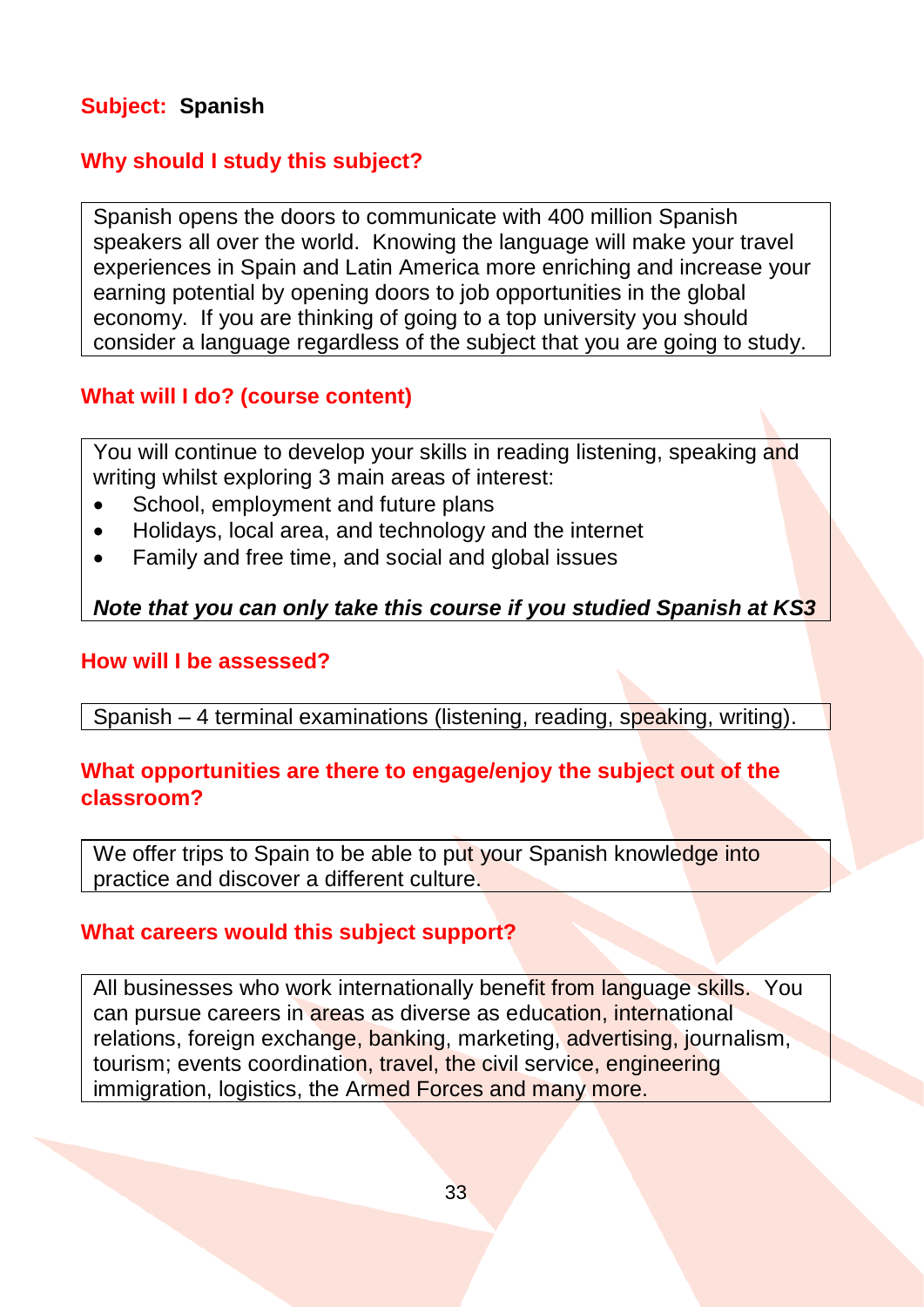# **Subject: Sport (BTEC Tech Award)**

# **Why should I study this subject?**

If you have a love of sport and enjoy challenging yourself this is for you. You will have the opportunity to develop your sporting abilities and take part in sport and physical activity. You will learn about the different systems of the body and how these are used, as well as devising training plans that you will take part in. You will also develop your leadership skills by leading sporting activities.

#### **What will I do? (course content)**

You will work through 3 units of work. These are:

- 1. Preparing to take part in sport and physical activity
- 2. Taking part and improving other participants' sporting performance
- 3. Developing fitness to improve other participants' performance in sport and physical activity.

#### **How will I be assessed?**

**Component 1** - 5 hour supervised assessment **Component 2** - 4 hour supervised assessment **Component 3** - 90-minute written exam

#### **What opportunities are there out of the classroom?**

Many extra-curricular opportunities are available including lunchtime and afterschool clubs and sports teams. There are opportunities to participate in leadership activities within the PE department.

Sports involvement outside of school will be beneficial to the course.

#### **What careers would this subject support?**

The sports industry; fitness/personal trainer; sports coach; analyst; Armed Forces; teacher; teaching assistant; event organiser. Jobs where team work; problem solving; leadership; decision making and presentation skills are required.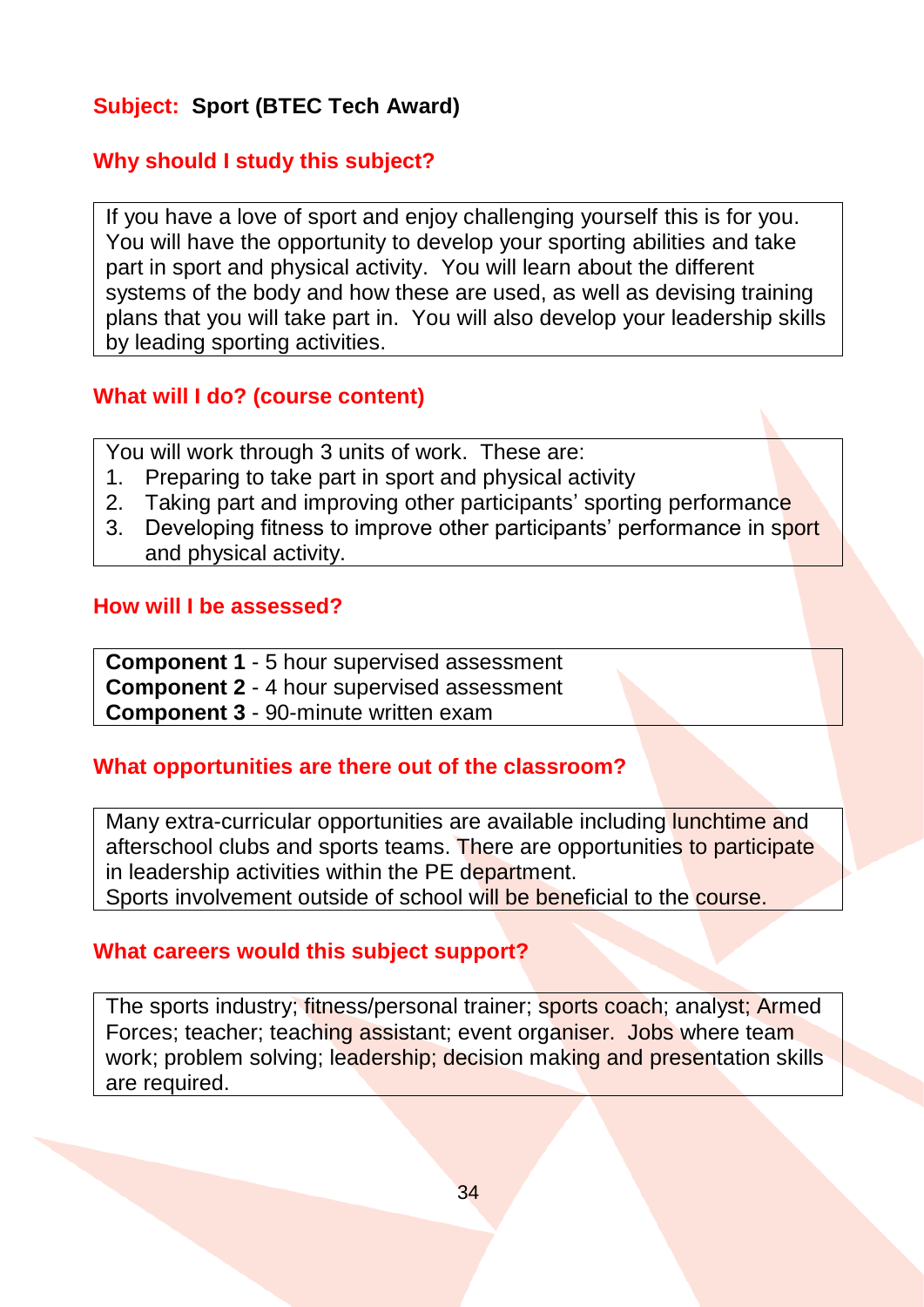# *"The future depends on what you do today."* - *Mahatma Gandi*